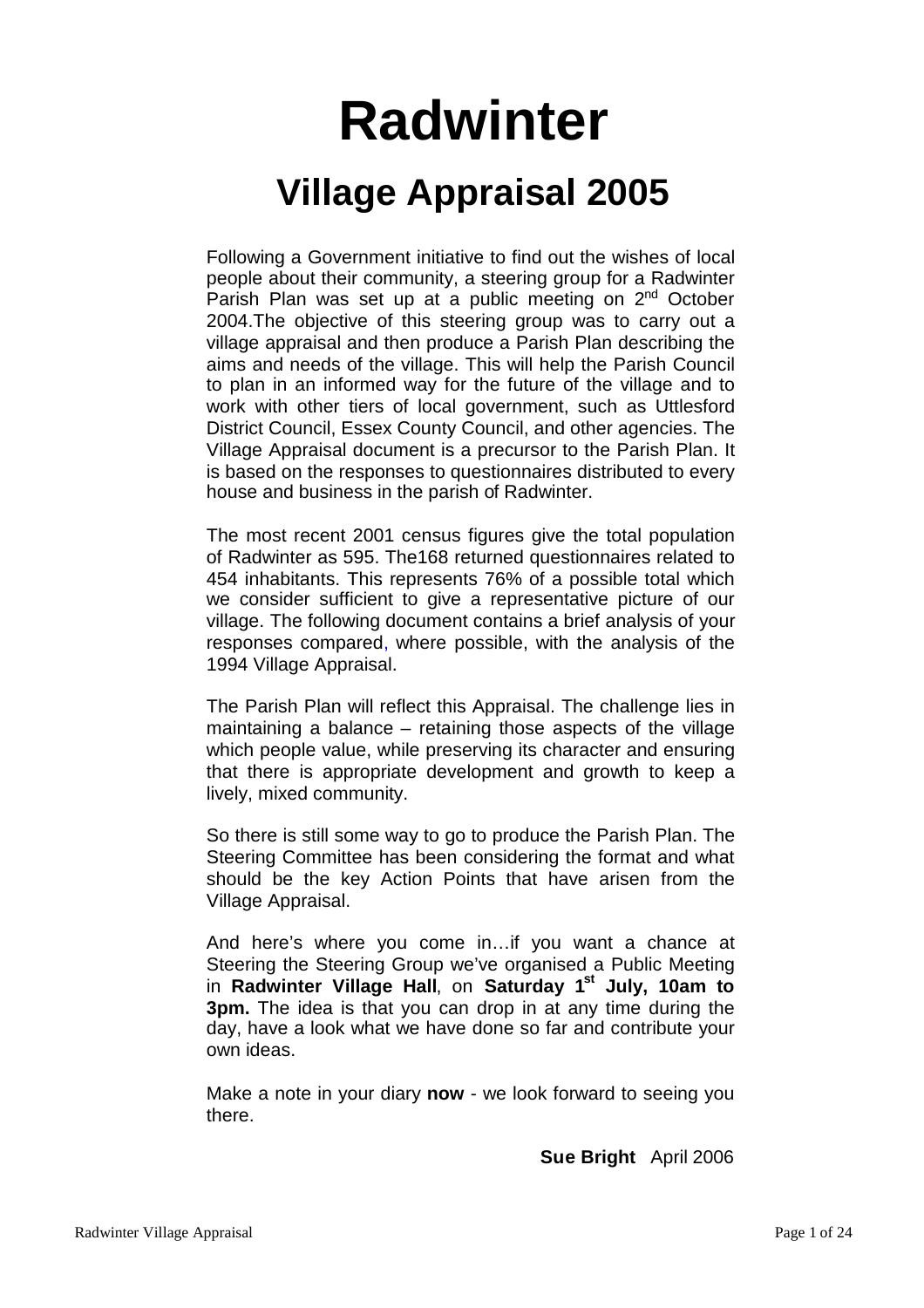# **Contents**

| 1            | <b>Preface</b>                                                                           | 1                    |
|--------------|------------------------------------------------------------------------------------------|----------------------|
| $\mathbf{2}$ | <b>Overview</b><br>Household<br>2.1<br>2.2 Personal<br>2.3 Youth<br>2.4 Business         | 3<br>5<br>11<br>11   |
| 3            | <b>Detailed replies</b><br>Household<br>3.1<br>3.2 Personal<br>3.3 Youth<br>3.4 Business | 12<br>13<br>20<br>21 |
| 4            | <b>Acknowledgements</b>                                                                  | 23                   |
| 5            | <b>Notes</b>                                                                             | 24                   |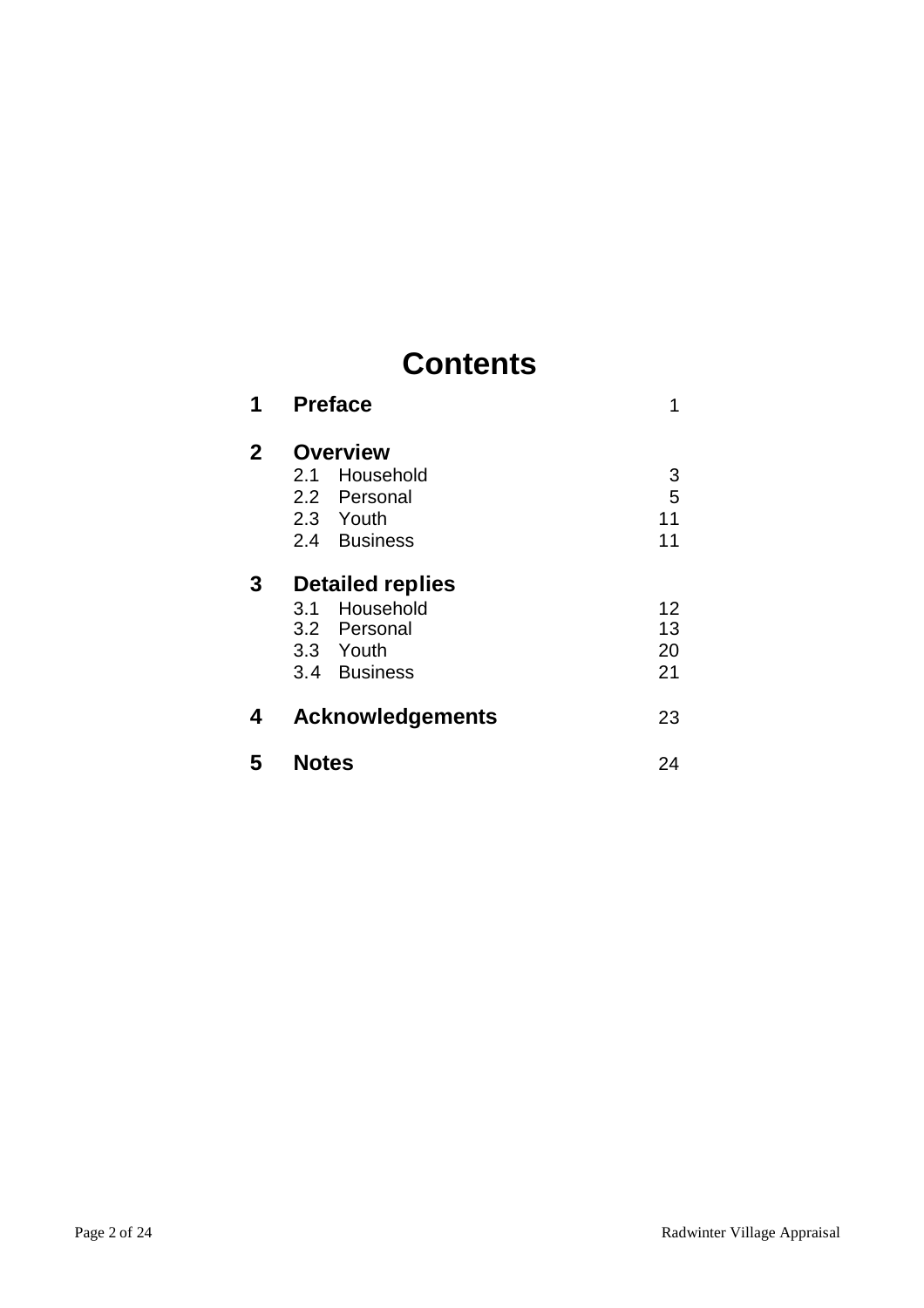# **2 Overview**

# **2.1 Household**

## **Question 2 - Age/sex group comparison 1994-2005**

To make a comparison with the data from the 1994 appraisal the age groups have been amalgamated.

The graph shows that, of the number of people responding, the 11-59 age range has increased considerably in number since 1994 and the 60+ group has remained static but the overall distribution is essentially similar.

Looking at the age and sex distribution it is clear that in the 11-24 range the number of females now are over double the number of females in 1994.

The rest remain approximately static but it would seem the proportion of males to females in the 75+ range has almost



doubled as in 1994 there were half as many males as females but now are about the same.

## **Question 3 - Type of dwelling**

Private rented accommodation has almost halved from 7% in 1994 to 4.6% in 2005. Local Authority rented is almost unchanged 10% to 9.3% whereas 'as part of employment' has dropped from 3% to 0.9%, which reflects the trend in the reduction of agricultural workers.

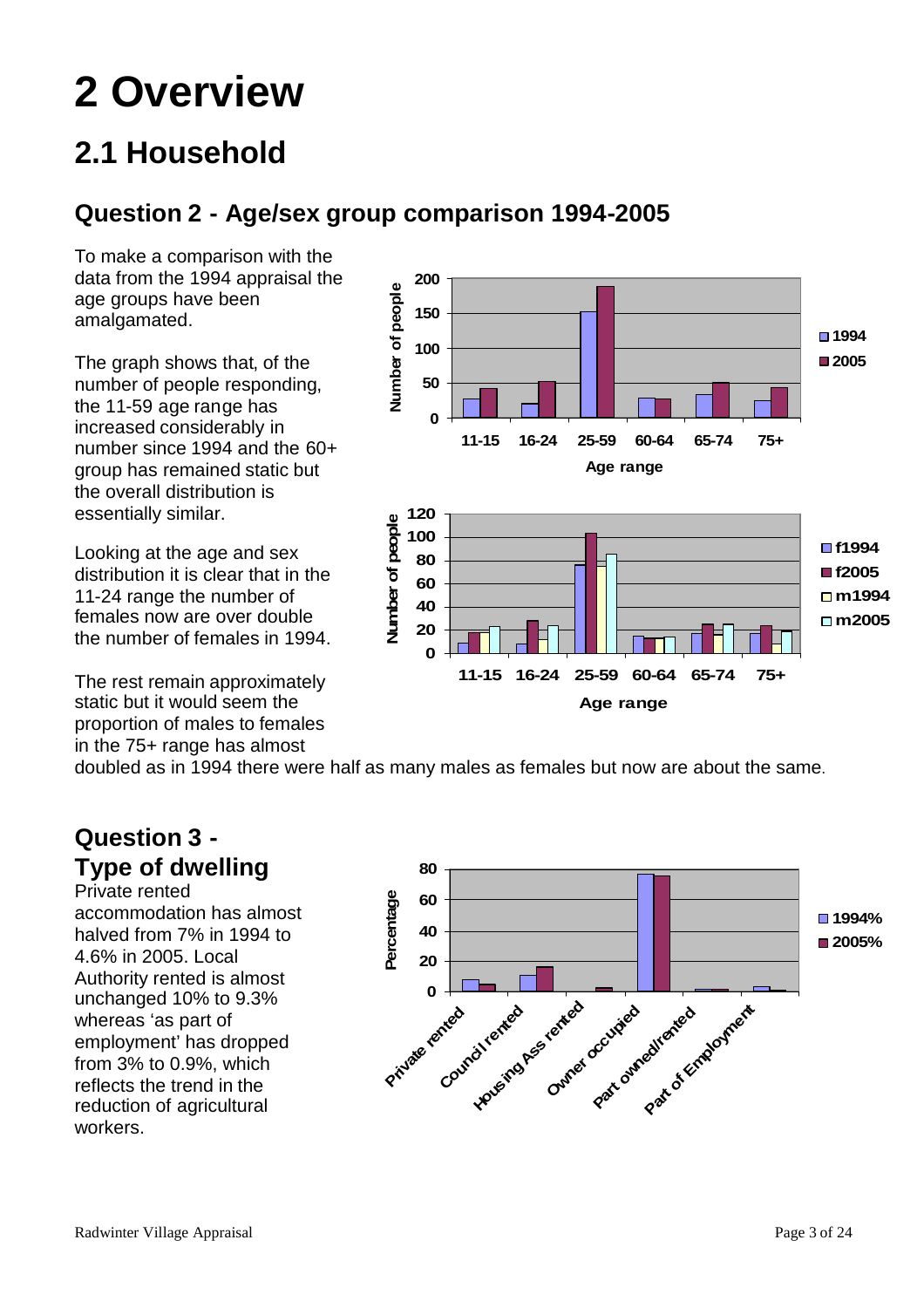## **Question 4 - When dwelling was built**

See detailed replies on page 11 for breakdown in  $20<sup>th</sup>$  century. A lot of dwellings will undoubtedly have been replacements so the conclusion that there are more houses now may not be correct.

## **Question 5 - Attendance at educational establishments**



## **Questions 6/7 - Need of alternative accommodation**

In 1994 3% of the respondents were looking for alternative accommodation, in 2005 the proportion has almost doubled to 5.6%. The chart shows the reasons for those who are unable to move to accommodation of the type needed; almost half stating the lack of suitable property to buy or the lack of local authority/housing association homes.



## **Questions 8/9/10 - People have left because:**

Nine people have left in the last year, six for further education, three to live independently or set up home with a partner and not able to find a suitable property to buy or rent in Radwinter.

## **Question 11 - Roadworthy vehicles kept by households:**

| Cars        | 291 |                                    |  |
|-------------|-----|------------------------------------|--|
| Vans        | 19  |                                    |  |
| Motor bikes | 12  |                                    |  |
| Total       | 322 | for 347 people aged 18 and over !! |  |
|             |     |                                    |  |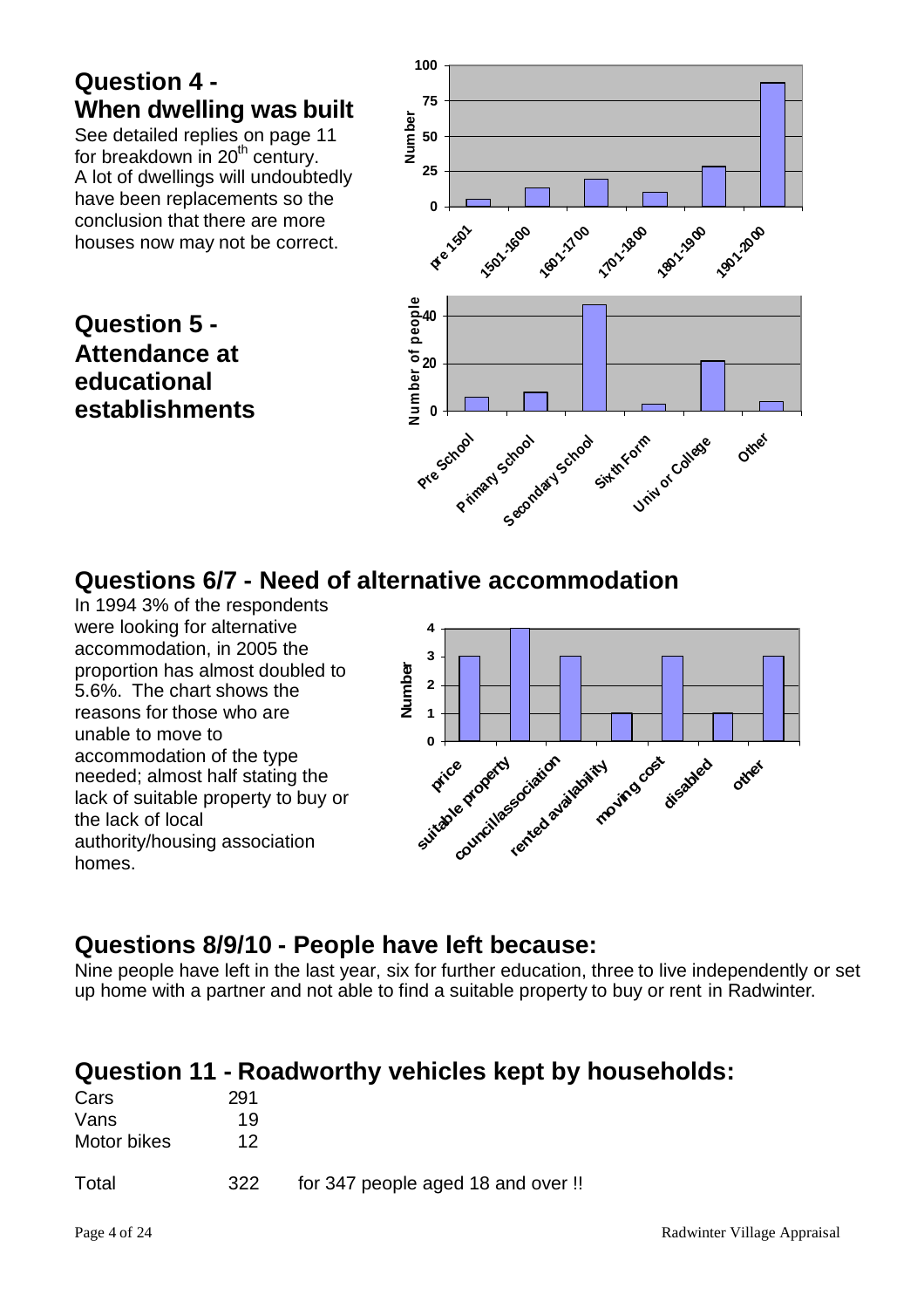# **2.2 Personal**

## **Question 14 - Time lived in Radwinter**



There was an extra category option 'whole life' in the 2005 survey but overall the pie charts indicate similar proportions for both 1994 and 2005 but taken together the 6-25 year range has decreased slightly from over 50% in 1994 to below 50% in 2005 and the 1-5 range has slightly increased.

## **Question 15 - What is most important to you about Radwinter**

'Love of country life' was clearly the most popular with 57.4% of your 'votes'. Next came 'Attractive area' (40.8%), 'The environment' (35.5%) and 'Love of village life' (31.3%).

## **Question 16 - Quality of life compared to 1995**

Peoples views of the quality of life compared to ten years ago were mostly the same (120) or did not know (123). The people who thought life worse (69) were treble the number who thought it better (22).

## **Question 17 - Employment**

The chart shows a comparison of the employment percentages for 1994 and 2005. The proportion of employees has dropped slightly and the number of self-employed has risen.

## **Question 18 - Major employer's business**

We obviously needed more categories!

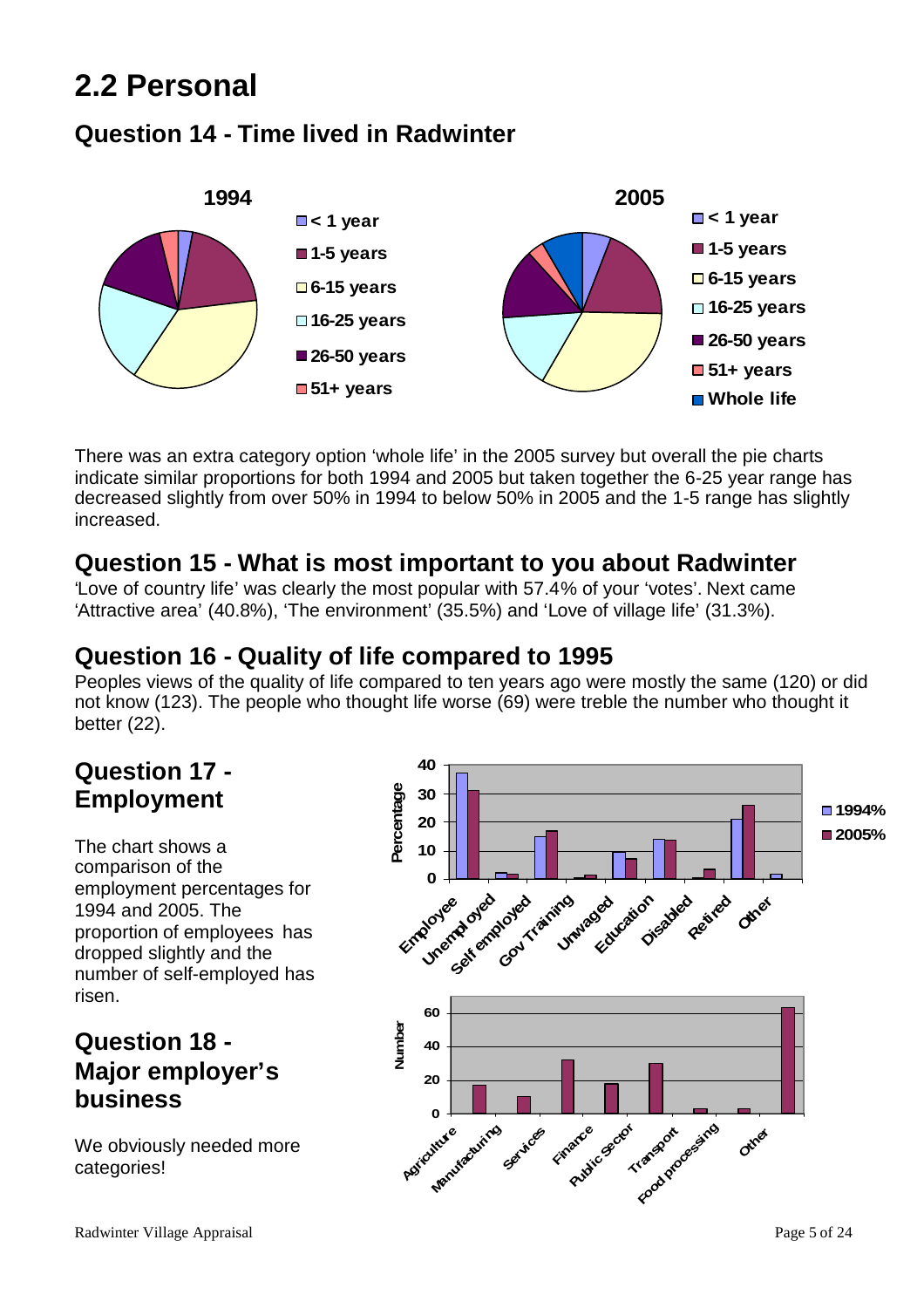## **Question 19 - Main place of work**



The charts show that the proportion of people who work in the village now is about half of that in 1994. Similarly the proportion of those who work over 30 miles away has reduced by about 50%. The proportion of those that travel outside Radwinter but less than 30 miles away is now about 75% whereas in 1994 it was approximately 50%.



## **Question 21/22/23 - Transport**

Approximately 90% experience no parking problems but there are clearly some concerns covering 'parking at focal points such as the school, church and hall' and that there should be fewer cars, vans and trucks parked in roads. Over 75% never use the bus and the 10% that use the bus regularly do so primarily for shopping. Thirty-nine people were prepared to take part in a voluntary transport service.

## **Question 24 - School**

A massive 82% consider the school to be very important to the community.

## **Questions 25/26/31/32/34 - Classes/activities**

Interest was shown in the selection of classes listed with yoga, languages, computing and walking the most popular. The most well attended existing clubs are the youth club, WI and Over 60's with many offers to help organise and run activities.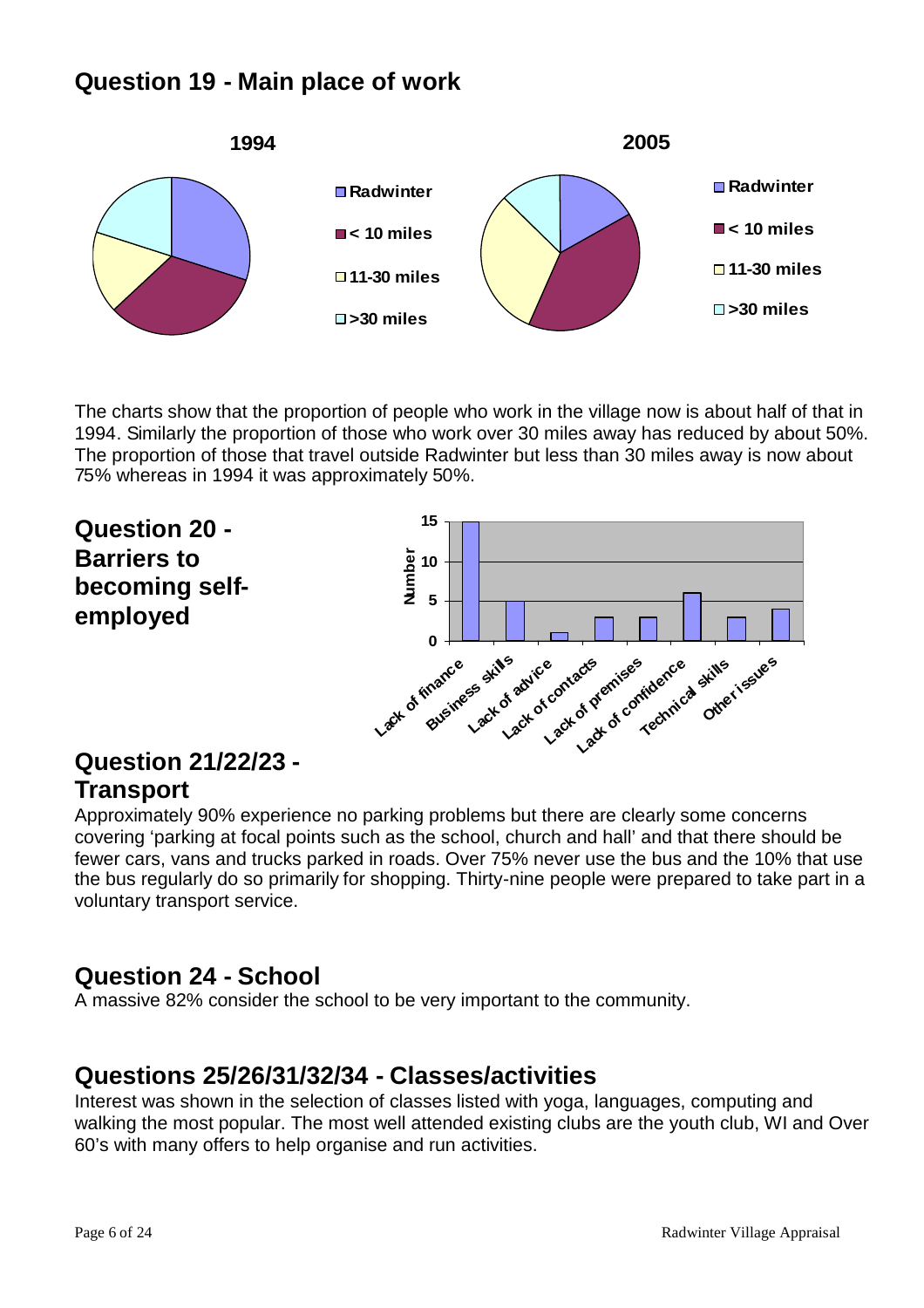## **Question 27 - Police coverage**

It would appear the perception of our police coverage is variable



## **Question 28/29/30 - Post Office and Shop**

There is a lot of usage of the Post Office and a strong wish to also have a shop, possibly combined with the post office. Many people say they would help.

## **Question 33 - Play area/recreation ground**

Most respondents thought the range and quality of the equipment to be good or reasonable but there may be some concerns about the location. 'The wall is too close to the bowls club'. There were suggestions that an all weather surface should be provided for 5-a-side football. tennis and basketball.

## **Question 35/36 - Information about events in Radwinter**

Just over 83% of you said Ambo was where you usually got your information and 60% said the notice board.

76% said the amount of information is good or reasonable, 12% poor.



## **Question 37 - Telephone box usage**

Only one person uses often and 31 occasionally.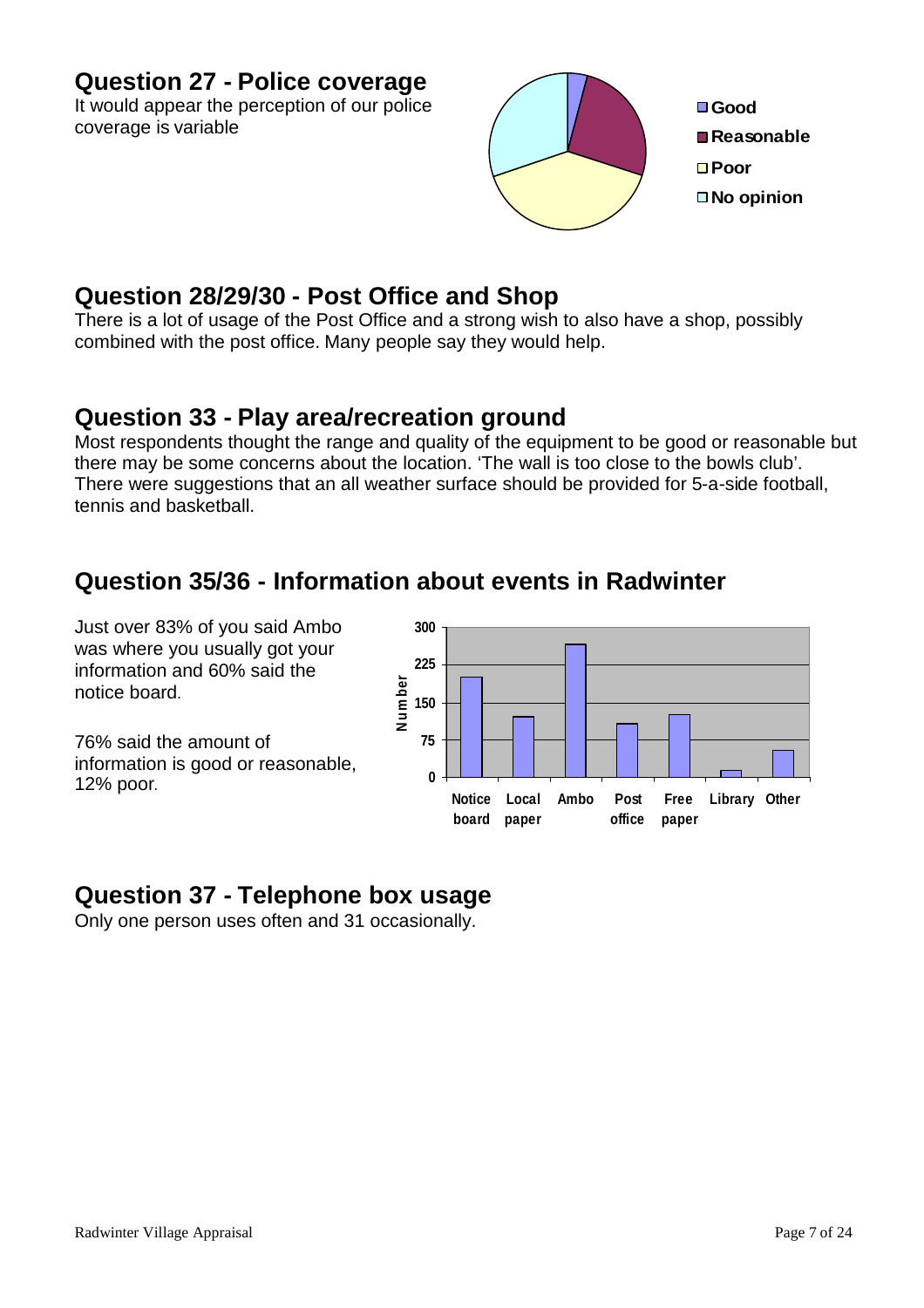## **Questions 38/39/40/41/47 - Local council**

Over 80% have never attended a parish council meeting and many had no opinion on whether issues discussed reflected local concerns. Almost 75% (of those that had an opinion) considered that the local Council publicises its decisions and activities reasonably well.

Your responses indicate that local elected representatives are aware of local concerns and feelings at both parish and district level but less so at county. About 60% (of those with an opinion) were satisfied with the way the planning system is implemented in Radwinter.



**Very well Reasonably Badly No opinion**

## **Question 42/43 - Encourage?**

There would appear to be quite a lot of support for activities of various sorts.

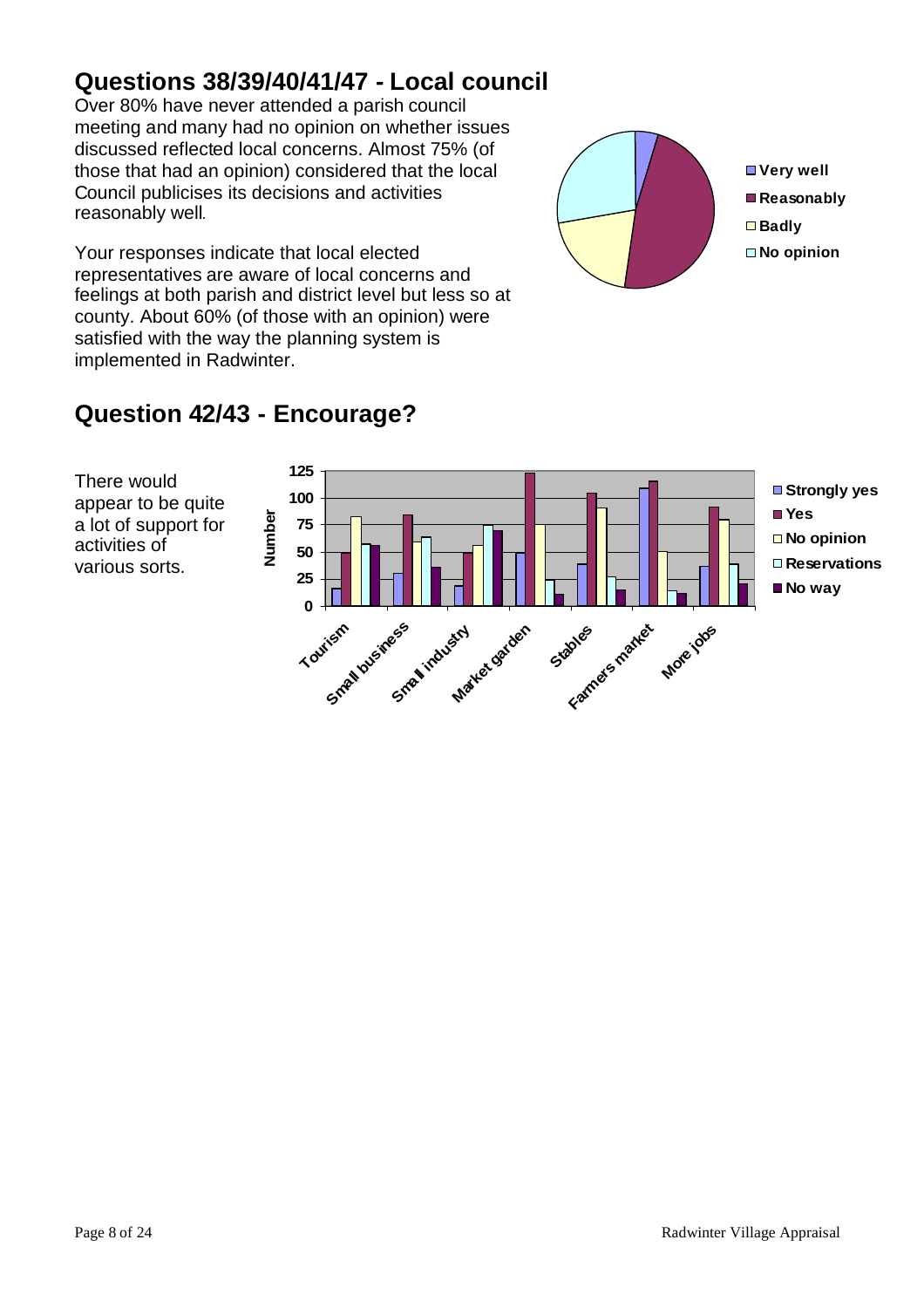## **Question 44 - Accommodation needs for Radwinter**

The table shows a breakdown by age groups against anticipated accommodation needs for Radwinter. The left hand column shows the categories offered on the questionnaire and the numbers in the table are the direct counts of the responses e.g. the *16* in column '11-17' and row 'young people' is the number of 11-17 year olds that opted for 'houses for young people'. The table shows how the overall totals, in the summary data section, for question 44 are made up across the age ranges.

|                     | 11-17          | 18-24          | $25 - 44$      | 45-59 | 60-64 | 65-74 | 75-84 | $85+$ | Total |
|---------------------|----------------|----------------|----------------|-------|-------|-------|-------|-------|-------|
| Young people        | 16             | 16             | 43             | 55    | 18    | 27    | 14    | 6     | 195   |
| Large family        | 2              | 5              | 14             | 11    |       | 4     |       | 0     | 38    |
| Small family        | 12             | 10             | 31             | 45    | 14    | 24    | 10    | 4     | 150   |
| Executive           | 0              | 2              | $\overline{2}$ | 4     | 0     |       | 0     | 0     | 9     |
| <b>Disabilities</b> |                | 8              | 23             | 21    | 10    | 8     | 5     | 1     | 77    |
| <b>Singles</b>      | 4              | 10             | 15             | 30    | 6     | 12    | 5     | 0     | 82    |
| None needed         | 3              | 6              | 30             | 22    | 5     |       | 6     | 0     | 79    |
| Other               | $\overline{2}$ | $\overline{2}$ | 3              | 2     | 2     | 3     |       | 0     | 15    |
|                     |                |                |                |       |       |       |       |       | 645   |

Looking at the 18-24 age range they are clearly in favour of homes for single people, their 10 is a higher proportion than for any other age group; the 30 in the 45-59 age range is also high – perhaps these are the parents of the 18-24's.

Comments about housing ranged from:

*'more housing for young families, starter homes, we need to have a reasonable turnover to prevent becoming a dormitory village', 'a mixture of affordable and open market housing …which could in turn lead to the creation of a village shop and more children at the school', '…should be kept in East View Close'* to:

*'no more houses to be built', 'stay as it is', 'no more …in East View Close'*. So we have the full range there!

## **Questions 45/46 - Acceptable development**

The majority want small development, if at all, but there is some support for businesses that will provide employment.

## **Question 48 - Church importance**

Clearly the church is still very important to us.

## **Question 49 - Local environment**

There is strong support for recycling (77%), improved public transport (66%), traffic reduction (50%), and energy saving (50%). There is support for community composting (34%), local employment (34%), improved rights of way (25%), car sharing (18%) and advice on healthier lifestyles (18%). About 13% had no ideas or did not know what to do.

## **Question 50/55 - Environment importance and improvements**

Woodland, hedges, ditches meadows, traditional farm buildings and footpaths are clearly very important to lots of people and many would like to see these improved.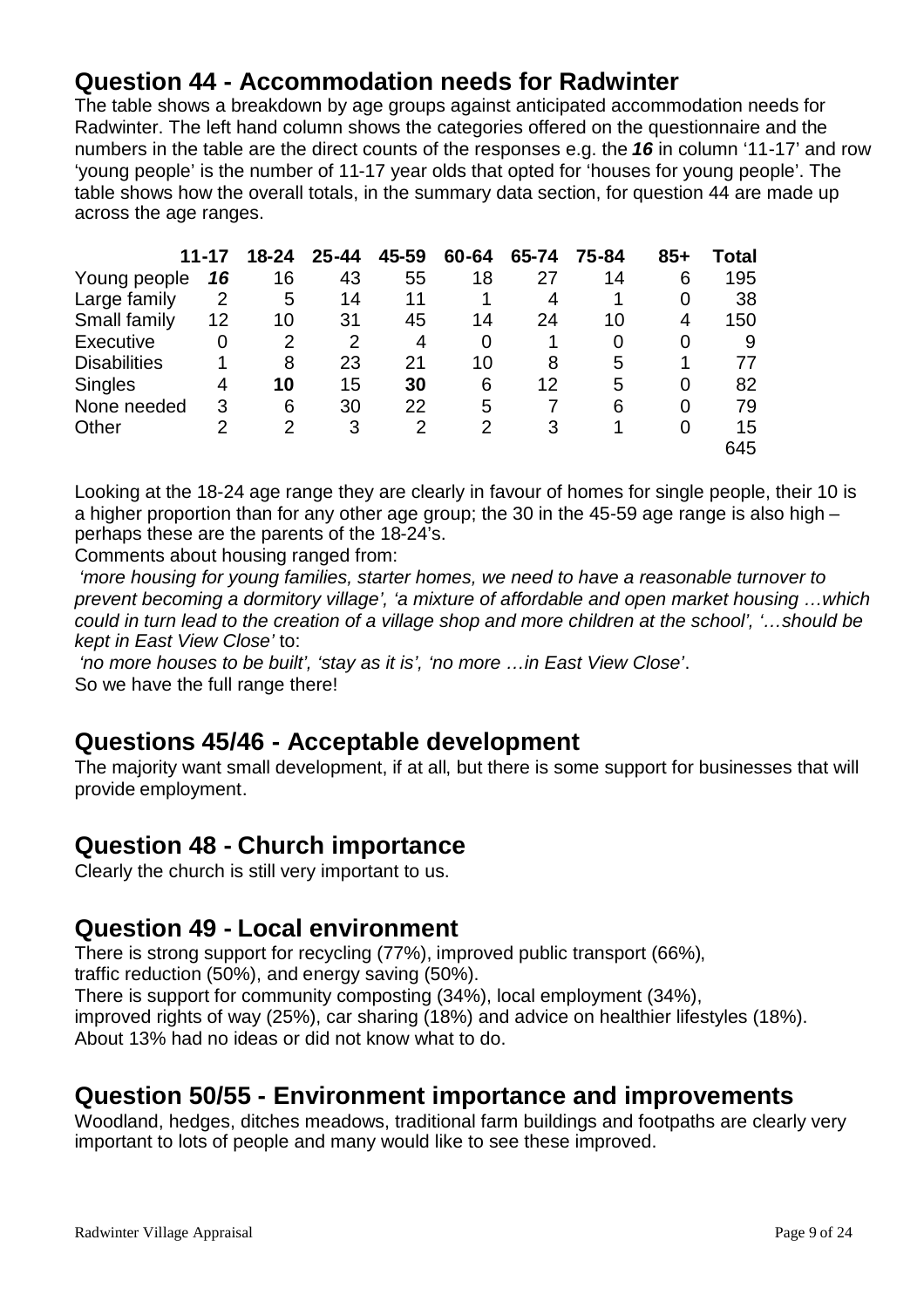## **Other observations**

Many of you felt that walking could attract visitors and residents alike. Well over 50% know where the local footpaths are and over 40% can use them without difficulty, but signposting could be better and 31 of you said you would be willing to help maintain them – watch this space! Some of the problems that have been encountered on the footpaths are mud/water, crops across the path, bushes and nettles being commented on the most by just over 50% of you. It is clear that there is a need for leaflets with maps of local footpaths and just over 35% would like quided walks.

It is clear that the majority are in favour of a Farmers market.

It is clear that Radwinter Primary School is very important to the local community and that the Church is greatly valued as an historic building, a focal point for the community. Many of you would use a community shop and some volunteered to help.

A large majority felt that it is very important to look after woodlands (66%) and plant more hedges and trees (35%). Clearly the most important features of the surrounding countryside are woods, hedges, ditches, meadows, green fields, wild flowers, birds, wild animals and footpaths. 'What about a wind turbine or 2?'.

Recycling, improved public transport and reducing traffic would enhance the local environment.

There were many comments related to traffic: '*more improved speed restrictions; being able to see traffic at crossroads', 'strong concerns of speed in village especially motorbikes', 'encourage cycling by making cycle-ways e.g. Water Lane if it is blocked to cars', 'cycle path to S Walden and station', 'cut traffic speed and noise', 'more traffic calming', 'limit transport in quiet lanes', 'a pedestrian crossing at the crossroads', 'zebra crossing at the school', 'reduce urban influence i.e. too many traffic signs – they are ugly', 'less creeping urbanisation ….the centre…has been spoilt by road "improvements"', 'I am very concerned about what Stansted airport many do to lessen the peace of Radwinter'*.

There were many comments about improving community spirit and having more community events: '*whole village activities like open air concerts on the rec', 'more genuine all community meetings/activities', 'we need a heart, the pub is not enough…with a shop so that people can commune and get together', '…simple social events to bring people together', 'tea room would be nice where people could meet/chat'.*

## **Some of your comments about the appraisal process**

*'Shorter questionnaires give more chance of focussed feedback and honest answers. Many questions are variation on a theme.'*

*'Some opportunities for information collection missed: second homes/second homeowners; daily population movement within area; access to secondary education/private education; percentage already attending adult ed classes.'*

*'Good idea to do the questionnaire. Lets hope we can find a good central location where we can all get together as regularly as we want to enjoy life with our fellow villagers.'*

*'In my opinion a village appraisal is a bad idea. The results will be used over the next decade to implement changes suggested regardless of changing circumstances in years to come.'*

Perhaps this person would like to join us to make sure it does not happen!

*'If over 50% of these forms are returned, I feel you will be well on the way to refurbishing the Village Community.'* It was about 68% of questionnaires returned with individual responses for 76% of the population as stated in the preface.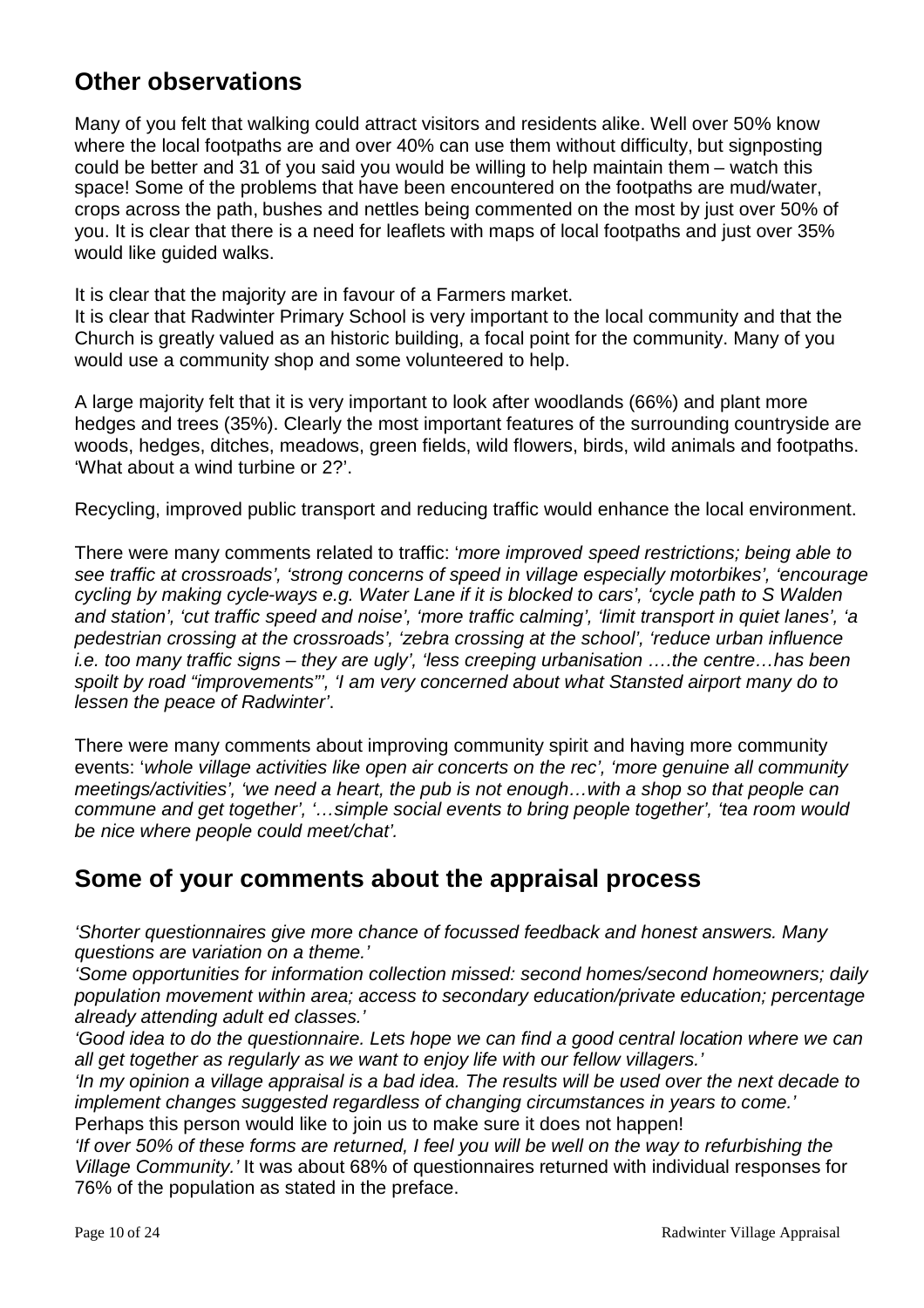# **2.3 Youth**

We had 48 responses to this questionnaire, representing most of the young people in the village. The age and sex of the respondents was fairly equally spread, most of whom are in full time education.

Most travelled by car or bus to school or work and not many were members of Radwinter Clubs. The majority of young people socialised in Saffron Walden or Cambridge, at the cinema, shopping areas, the common and cafes. When in Radwinter most people meet up in friends' houses or on the recreation ground.

There was interest in attending new clubs if offered, with an overwhelming request for Tennis. Other dominant interests were Music, Table Tennis, Art and Crafts, Football, Drama and Computer/internet.

Suggestions for focal points and improvements to village were: Youth centre, club house, small café, and a hard surface area for basketball, skateboarding, rollerblading and tennis.

### **The things young people like most about Radwinter are:**

It's environment – clean, nice countryside, safe and friendly. The recreation ground, the school and the pub were also mentioned.

### **The things young people dislike about Radwinter are:**

No shops, nothing to do and poor transport and cars speeding through the village

**Changes they would like to see are:** better transport, cycle paths, slow down cars through the village, and create hard play surface on recreation ground.

## **2.4 Business**

Twenty three businesses replied to the questionnaire, although only about half gave contact details and about half were interested in being listed in a village directory. The 1994 survey did not have a business section, although 14 households (11%) ran businesses in the parish then.

All eight business categories operate in the village, with agriculture the largest sector (22%), much higher than the national average and reflecting Radwinter's rural position and agricultural heritage. Over half have been operating for over 10 years with evidence of slow growth - on average one new business per year. Employment numbers are static and several jobs are parttime. Over half (55%) of employees live in Radwinter.

Most businesses seemed fairly contented, in premises of about the right size (most on domestic premises), had few recruitment or retention problems and couriers/customers were largely able to find them. However, two businesses sought new premises, with one likely to leave the village.

Most were happy with the road system, although 24% were concerned about speed or parking and wanted more effective control measures. Most thought services good or satisfactory, with the highest level of dissatisfaction relating to the internet. [This was before Broadband became available]. Over two thirds of businesses have email addresses and a third have websites.

This group showed more support for development, particularly of small businesses, than the general population, although there were strong opposing views too.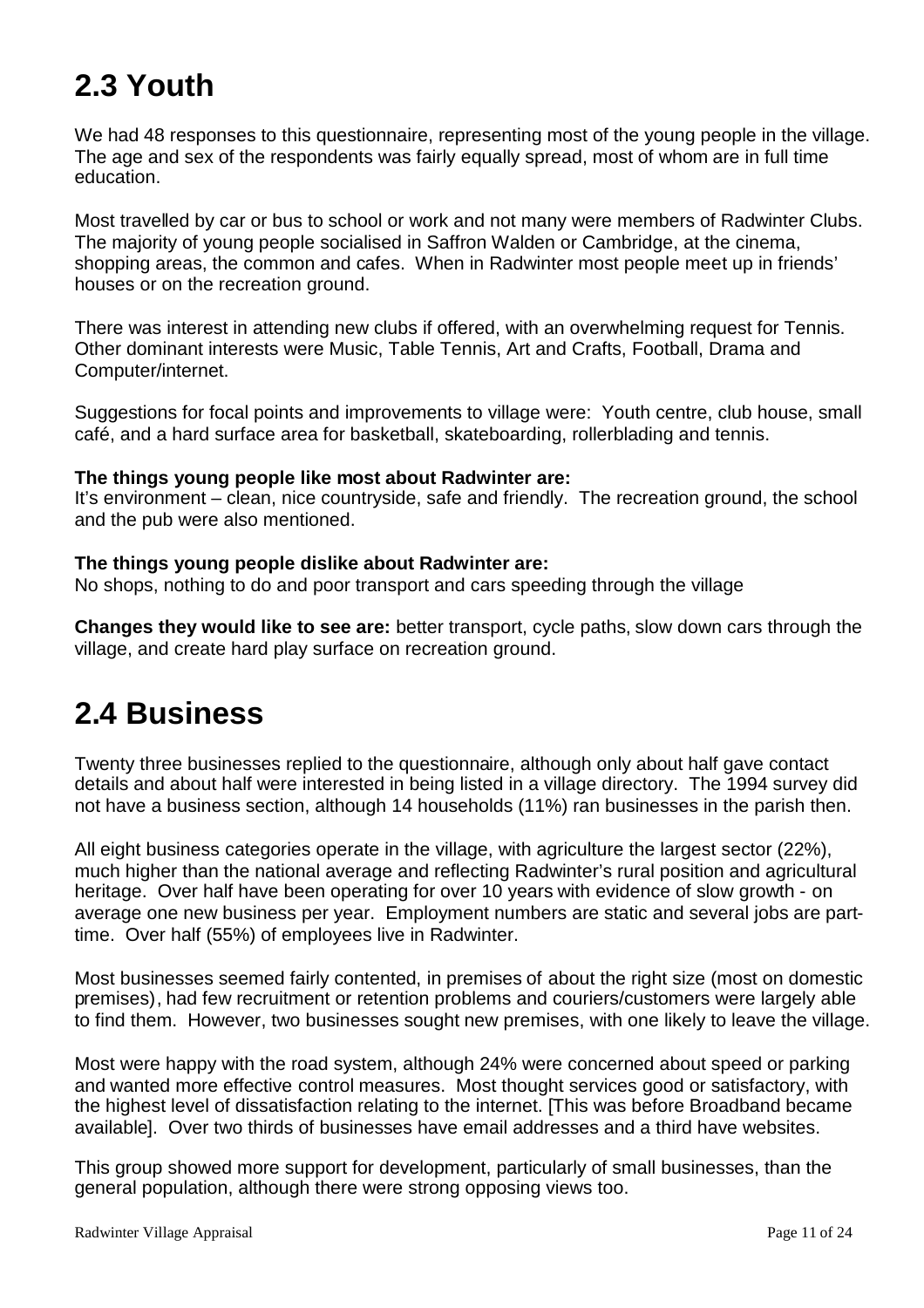# **3 Detailed replies**

The Household and Personal details were produced using the University of Gloucestershire Village Appraisal software program. This software allows analysis in various ways, such as the difference between male and female responses. Only the basic analysis is given here.

## **3.1 Household**

**Number of Households returning questionnaires:** 168

**1 People including children normally living in Radwinter:** 454

**2 People by age group and sex:** Age group years Temale Male Male Age group years Female Male 0-4 7 11 5-10 21 14 11-15 23 18 16-17 10 3 18-24 25 25-44 26 26-21 27 28-44 26 33 45-59 43 50 60-64 14 13 65-74 25 26 25 75-84 15 20  $85+$  4 4 4 **3 Dwelling:** Private rented 7 (4.2%) Owner occupied 126 (75.0 %)<br>
Local authority rented 27 (16.1 %) Shared ownership (part owned/part rented) 2 (1.2 %) 27 (16.1 %) Shared ownership (part owned/part rented) 2 (1.2 %) Housing Association rented 4 (2.4 %) Provided as part of employment (e.g. Agricultural) 1 (0.6 %) **4 Dwellings built (approximately):** pre 1501 5 (3.0 %) 1801-1900 28 (16.7 %) 1971-1980 15 (8.9 %) 1501-1600 13 (7.7 %) 1901-1930 10 (6.0 %) 1981-1990 8 (4.8 %) 1601-1700 19 (11.3 %) 1931-1950 18 (10.7 %) 1991-2000 12 (7.1 %) 1701-1800 10 (6.0 %) 1951-1970 24 (14.3 %) 2001+ 1 (0.6 %) **5 Number of children under 16 household who attend:** Nursery 6 School for those with special needs 0 Secondary school 46 Pre-school 8 Sixth form college 3 Other 4 Other 4 Primary school 44 University or College 21 **6 Individual or whole household currently in need of alternative accommodation:** Yes 12 (7.1 %) No 153 (91.1 %) **7 Household/individual unable to move to accommodation of the type needed because:** Price 3 (1.8 %) No suitable sheltered housing 0 (0.0 %)<br>Lack of suitable property to buy 4 (2.4 %) Not able to get a job 0 (0.0 %) Lack of suitable property to buy  $4$   $(2.4\%)$  Not able to get a job  $0$   $(0.0\%)$ Lack of local authority/housing association homes 3 (1.8 %) Unable to afford the cost of moving 3 (1.8 %)<br>Lack of private rented accommodation 1 (0.6 %) Other financial commitments 0 (0.0 %) Lack of private rented accommodation 1 (0.6 %) Other financial commitments 0 (0.0 %) Lack of property suitable for physically disabled 1 (0.6 %) Other 3 (1.8 %) **8 People in households moved from Radwinter in the last year:** Yes 8 (4.8 %) No 157 (93.5 %) **9 People who have moved** 9 **10 People left because:** Price 1 Not able to get a job or take up a new job<br>Lack of suitable property to buy 1 1 Financial commitments 0 Lack of suitable property to buy 1 Financial commitments 0<br>
Lack of local authority/housing association homes 1 For further education 6 6 Lack of local authority/housing association homes 1 For further education<br>Lack of private repted accommodation 1 To live independently Lack of private rented accommodation 1 To live independently 1 1 To live independently Lack of property suitable for physically disabled 1 To set up home as a new household with a partner 1 No suitable sheltered housing 0 **11 Roadworthy vehicles kept by households:**

Cars 291 Vans 19 Motor bikes 12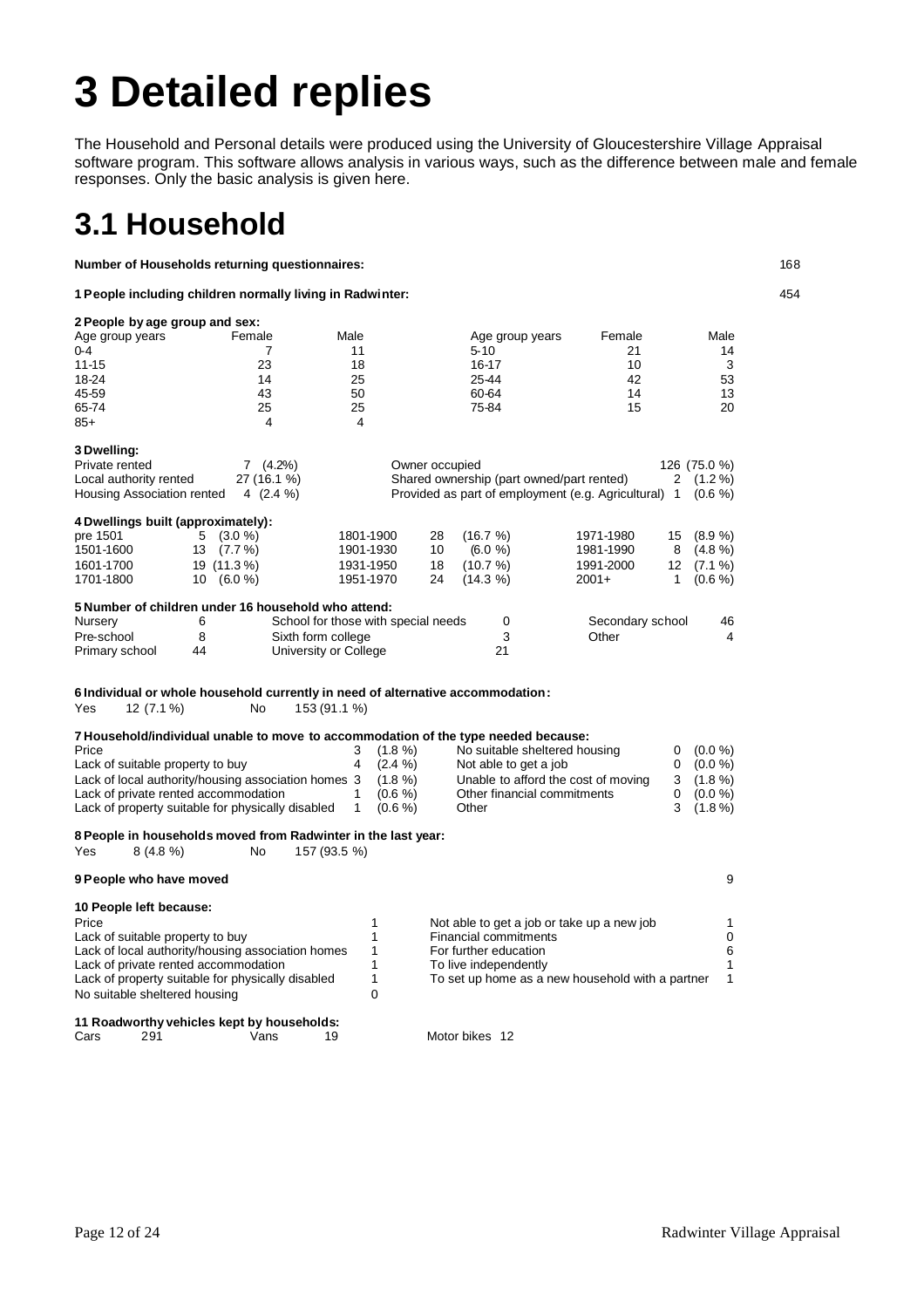# **3.2 Personal**

| Not completed by everyone                                                                                                                                                                                                                                                    |                                                                                                        |                                                                                                                                                                                                 |                                                                                                                     |     |
|------------------------------------------------------------------------------------------------------------------------------------------------------------------------------------------------------------------------------------------------------------------------------|--------------------------------------------------------------------------------------------------------|-------------------------------------------------------------------------------------------------------------------------------------------------------------------------------------------------|---------------------------------------------------------------------------------------------------------------------|-----|
| 12 Sex distribution:<br>Male                                                                                                                                                                                                                                                 | 180 (47.7%)<br>Female                                                                                  | 197 (52.3%)                                                                                                                                                                                     | Total number of People                                                                                              | 377 |
| 13 Age group:<br>11-15<br>38 (10.1%)<br>16-17<br>$7(1.9\%)$<br>18-24<br>29 (7.7%)<br>and some people did not complete all questions                                                                                                                                          | 25.44<br>45-59<br>60-64                                                                                | 90 (24.0%)<br>93 (24.8%)<br>28<br>$(7.5\%)$<br>Note the number of people in 12 and 13 does not include children under 11 who are included in item 1                                             | Total number of People<br>65-74<br>48 (12.8%)<br>75-84<br>34<br>$(9.1\%)$<br>$85+$<br>8<br>$(2.1\%)$                | 375 |
| 14 Time lived in Radwinter:<br>Less than a year $22$ (5.8%)<br>1-5 years<br>74(19.6%)<br>6-15 years<br>124 (32.8%)                                                                                                                                                           | $16-25$ years<br>26-50 years<br>$51 + \text{years}$                                                    | 59 (15.6%)<br>55 (14.6%)<br>$13(3.4\%)$                                                                                                                                                         | Total number of People<br>Whole life<br>$31(8.2\%)$                                                                 | 378 |
| 15 What is most important about Radwinter :<br>Love of village life<br>140 (31.3%)<br>Love of country life<br>257 (57.4%)<br>Attractive area<br>183 (40.8%)                                                                                                                  |                                                                                                        | The community<br>98 (21.9%)<br>The environment<br>159 (35.5%)<br>Ideal retirement area<br>$31(6.9\%)$                                                                                           | Total number of People<br>Other<br>32<br>$(7.1\%)$<br>8<br>Not sure<br>$(1.8\%)$                                    | 448 |
| 16 Quality of life in Radwinter compared to 10 years ago:<br>Better<br>22 (6.6%)                                                                                                                                                                                             | Worse<br>69 (20.7%)                                                                                    | The same<br>120 (35.9%)                                                                                                                                                                         | Total number of People<br>Don't know 123 (36.8%)                                                                    | 334 |
| 17 Occupation:<br>An employee<br>Unemployed<br>Self-employed - employing other people<br>Self employed - not employing anyone<br>In a government training scheme                                                                                                             | 112 (31.2%)<br>6<br>$(1.7\%)$<br>22<br>$(6.1\%)$<br>38<br>$(10.6\%)$<br>$(1.1\%)$<br>4                 | Unwaged housewife/husband<br>In full-time education<br>Permanently sick/disabled<br>Retired                                                                                                     | Total number of People<br>25<br>$(7.0\%)$<br>49 (13.6%)<br>11<br>$(3.1\%)$<br>92 (25.6%)                            | 359 |
| 18 Major employer's business for those in waged employment:<br>Agriculture/Horticulture<br>Manufacturing engineering<br>Manufacturing other<br>Retail/Service industry<br><b>Financial Services</b><br>Tourism eg hotels, catering, B&B<br>See also written in comments 57.6 | 17<br>$(8.9\%)$<br>3<br>$(1.6\%)$<br>7<br>$(3.7\%)$<br>32 (16.8%)<br>18<br>$(9.5\%)$<br>4<br>$(2.1\%)$ | Local Government/Public Sector<br>Construction<br>Transport/Communications<br>Food Processing<br>Other                                                                                          | <b>Total number of People</b><br>30 (15.8%)<br>10<br>(5.3%)<br>3<br>$(1.6\%)$<br>3<br>$(1.6\%)$<br>$(33.2\%)$<br>63 | 190 |
| 19 Main place of work:<br>Radwinter<br>Saffron Walden<br>Haverhill (9 miles)<br>Stansted (15 miles)<br>Cambridge (25 miles)                                                                                                                                                  | 38 (16.9%)<br>50(22.2%)<br>$2(0.9\%)$<br>5 (2.2%)<br>258(12.4%)                                        | London (60 miles)<br>Other within 10 miles<br>Other over 10 miles away<br>Cover local area (e.g. builder)                                                                                       | <b>Total number of People</b><br>28 (12.4%)<br>31 (13.8%)<br>40 (17.8%)<br>6<br>$(2.7\%)$                           | 225 |
| 20 Self-employment - barriers/issues which might restrict :<br>Lack of start-up finance<br>Need for business skills<br>Lack of advice/information<br>Lack of contacts                                                                                                        | 15 (60.0%)<br>$5(20.0\%)$<br>1 $(4.0\%)$<br>$3(12.0\%)$                                                | Lack of premises<br>Lack of confidence<br>Lack of required technical skills<br>Other issues                                                                                                     | <b>Total number of People</b><br>3<br>$(12.0\%)$<br>$(24.0\%)$<br>6<br>3<br>$(12.0\%)$<br>$(16.0\%)$<br>4           | 25  |
| 21 Parking problems experienced at home:                                                                                                                                                                                                                                     | Yes                                                                                                    | No                                                                                                                                                                                              | Total number of People                                                                                              | 282 |
| Nowhere to park<br>Cars blocking your entrance<br>Parked cars                                                                                                                                                                                                                | 15 (5.3%)<br>21 (7.4%)<br>32 (11.3%)                                                                   | 246 (87.2%)<br>239 (84.8%)<br>226 (80.1%)                                                                                                                                                       |                                                                                                                     |     |
| 22 Car owners prepared to provide voluntary transport service:                                                                                                                                                                                                               | Yes                                                                                                    | 39 (13.4%)                                                                                                                                                                                      | Total number of People<br>No<br>252 (86.6%)                                                                         | 291 |
| 23 Bus usage (See also written in comments 57.9):<br>Work<br>Shopping<br><b>Medical Visits</b><br>Social or Leisure<br>Other                                                                                                                                                 | often<br>$2(0.7\%)$<br>13 (4.9%)<br>$3(1.1\%)$<br>$8(3.0\%)$<br>$8(3.0\%)$                             | occasionally<br>$(2.6\%)$<br>7<br>25<br>$(9.3\%)$<br>7<br>(2.6%)<br>28 (10.4%)<br>8<br>$(3.0\%)$<br>24 Radwinter school importance to the local community (See also written in comments 57.10): | Total number of People<br>never<br>201 (75.0%)<br>201 (75.0%)<br>210 (78.4%)<br>198 (73.9%)<br>162 (60.4%)          | 268 |
| Very important<br>291 (82.4%)                                                                                                                                                                                                                                                | Important $24$ (6.8%)                                                                                  | Not very important 9 (2.5%)                                                                                                                                                                     | Total number of People<br>No opinion<br>29<br>$(8.2\%)$                                                             | 353 |
|                                                                                                                                                                                                                                                                              |                                                                                                        |                                                                                                                                                                                                 |                                                                                                                     |     |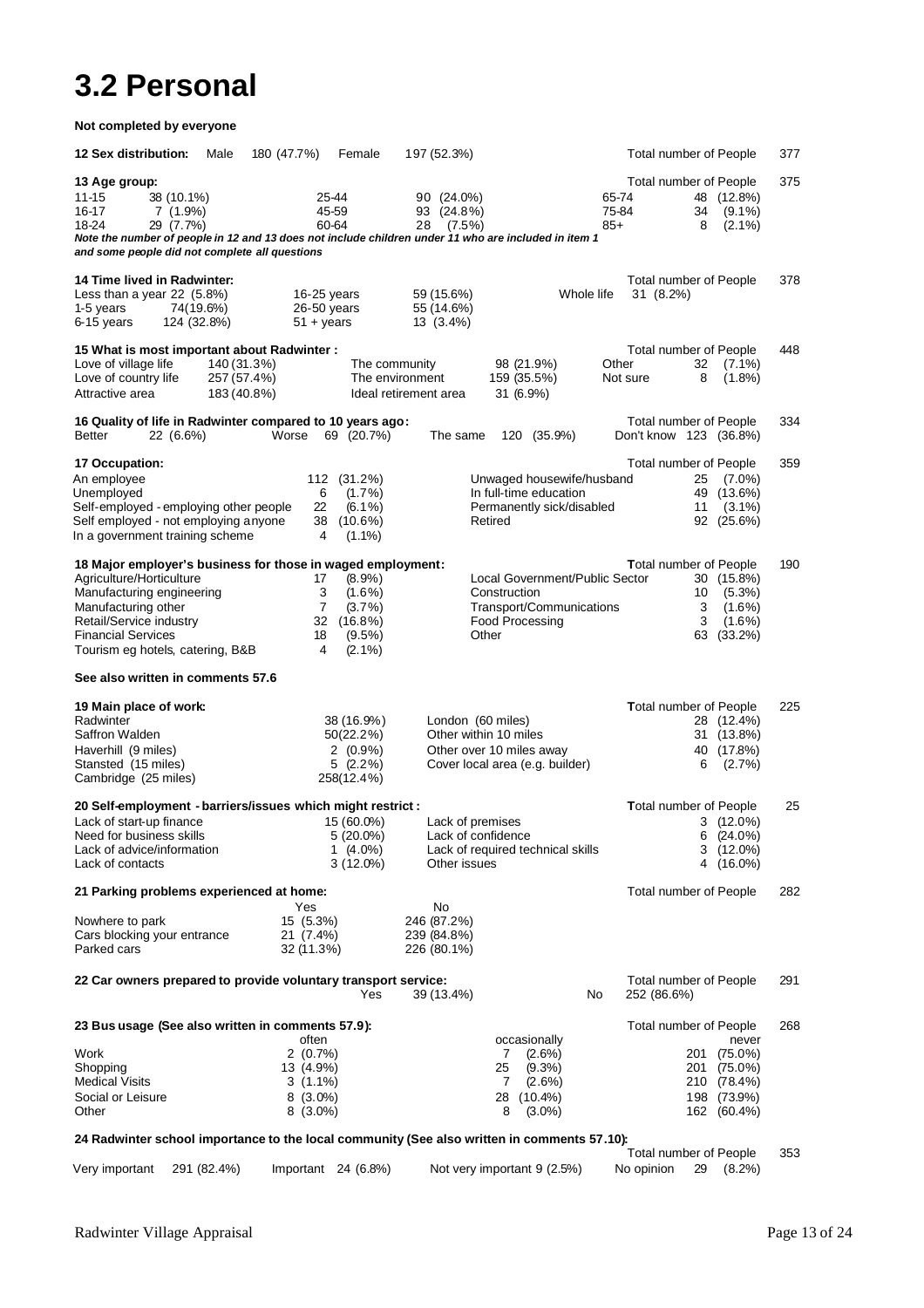| 25 Classes if provided would be attended (See also written in comments 57.3):                                        |            |             |                    |                                     |                           |                     |             |              |                            |            | Total number of People                                           | 318 |
|----------------------------------------------------------------------------------------------------------------------|------------|-------------|--------------------|-------------------------------------|---------------------------|---------------------|-------------|--------------|----------------------------|------------|------------------------------------------------------------------|-----|
| Yoga<br>78 (24.5%)                                                                                                   |            |             | Woodwork           | 37 (11.6%)                          |                           | Book club           |             | 55 (17.3%)   |                            | None       | 86 (27.0%)                                                       |     |
| 54 (17.0%)<br>Art                                                                                                    |            |             | Languages          | 79 (24.8%)                          |                           | History             |             | 57 (17.9%)   |                            |            |                                                                  |     |
| Crafts<br>43 (13.5%)                                                                                                 |            |             | Computing          | 74 (23.3%)                          |                           | Walking             |             | 71 (22.3%)   |                            |            |                                                                  |     |
| 26 Class best time of day (See also written in comments 57.5):                                                       |            |             |                    |                                     |                           |                     |             |              |                            |            | Total number of People                                           | 248 |
| Mornina                                                                                                              | 58 (23.4%) |             |                    | Afternoon                           |                           | 59 (23.8%)          |             |              | Evening                    |            | 191 (77.0%)                                                      |     |
|                                                                                                                      |            |             |                    |                                     |                           |                     |             |              |                            |            |                                                                  |     |
| 27 Police coverage of Radwinter adequacy:                                                                            |            |             |                    |                                     |                           |                     |             |              |                            |            | Total number of People                                           | 352 |
| Good 15 (4.3%)                                                                                                       |            |             | Reasonable         | 91(25.9%)                           |                           | Poor                | 139(39.5%)  |              | No opinion                 |            | 107 (30.4%)                                                      |     |
|                                                                                                                      |            |             |                    |                                     |                           |                     |             |              |                            |            |                                                                  |     |
| 28 Local Post Office usage (See also written in comments 57.3 and 57.15):<br>Postal services                         |            | 274 (92.9%) |                    | Giro bank/savings certificates etc. |                           |                     | 31 (10.5%)  |              |                            |            | <b>Total number of People</b><br>Information leaflets 67 (22.7%) | 295 |
| Pensions/Allowances 40 (13.6%)                                                                                       |            |             |                    | T.V. licence/other bills            |                           |                     | 70 (23.7%)  |              | Other services             |            | 82 (27.8%)                                                       |     |
|                                                                                                                      |            |             |                    |                                     |                           |                     |             |              |                            |            |                                                                  |     |
| 29 Community shop potential usage (See also written in comments 57.3 and 57.15):                                     |            |             |                    |                                     |                           |                     |             |              |                            |            | Total number of People                                           | 353 |
| Weekly                                                                                                               |            | 232 (65.7%) |                    | Occasionally                        |                           | 77 (21.8%)          |             |              | Would not use              |            | 9<br>$(2.5\%)$                                                   |     |
| Monthly                                                                                                              | 5          | $(1.4\%)$   |                    |                                     |                           |                     |             |              | Don't know                 |            | 30<br>$(8.5\%)$                                                  |     |
| 30 Community shop potential volunteer help:                                                                          |            |             |                    |                                     |                           |                     |             |              |                            |            | Total number of People                                           | 278 |
|                                                                                                                      |            | weekly      |                    | monthly                             |                           | occasionally        |             |              | could not help             |            | don't know                                                       |     |
| Counter work                                                                                                         | 17         | $(6.1\%)$   | 21                 | $(7.6\%)$                           |                           | 52 (18.7%)          |             |              | 112 (40.3%)                |            | 34 (12.2%)                                                       |     |
| Accounts                                                                                                             | 4          | $(1.4\%)$   | 2                  | (0.7%                               | 11                        | $(4.0\%)$           |             | 129          | $(46.4\%)$                 |            | 25<br>$(9.0\%)$                                                  |     |
| Filling shelves                                                                                                      | 19         | $(6.8\%)$   | 20                 | (7.2%)                              | 51                        | (18.3%)             |             | 108          | (38.8%)                    |            | 26<br>$(6.8\%)$                                                  |     |
|                                                                                                                      |            |             |                    |                                     |                           |                     |             |              |                            |            |                                                                  |     |
| 31 Usage of facilities (See also written in comments 57.17):                                                         |            |             |                    |                                     |                           |                     |             |              |                            |            | <b>Total number of People</b>                                    | 318 |
| The Youth Club                                                                                                       |            |             | Never<br>17 (5.3%) |                                     | 0                         | weekly<br>$(0.0\%)$ |             | 7            | monthly<br>$(2.2\%)$       |            | occasionally<br>247 (77.7%)                                      |     |
| Bowls Club                                                                                                           |            |             | $4(1.3\%)$         |                                     | 0                         | $(0.0\%)$           |             | 6            | $(1.9\%)$                  |            | 259 (81.4%)                                                      |     |
| Cricket Club                                                                                                         |            |             | $7(2.2\%)$         |                                     | 4                         | $(1.3\%)$           |             | 5            | $(1.6\%)$                  |            | 253 (79.6%)                                                      |     |
| Football club                                                                                                        |            |             | $2(0.6\%)$         |                                     | $\mathbf{1}$              | (0.3%)              |             | $\mathbf{2}$ | $(0.6\%)$                  |            | 262 (82.4%)                                                      |     |
| W١                                                                                                                   |            |             | $1(0.3\%)$         |                                     | 21                        | $(6.6\%)$           |             | 4            | $(1.3\%)$                  |            | 252 (79.2%)                                                      |     |
| Quilting                                                                                                             |            |             | $2(0.6\%)$         |                                     | 2                         | $(0.6\%)$           |             | $\mathbf{1}$ | $(0.3\%)$                  |            | 263 (82.7%)                                                      |     |
| Gardening Club                                                                                                       |            |             | $2(0.6\%)$         |                                     | 11                        | (3.5%)              |             | 18           | $(5.7\%)$                  |            | 248 (78.0%)                                                      |     |
| Over 60's Group                                                                                                      |            |             | $2(0.6\%)$         |                                     | 18                        | $(5.7\%)$           |             | 0            | $(0.0\%)$                  |            | 260 (81.6%)                                                      |     |
| 32 Potential to help organise and run sports (See also written in comments 57.17):                                   |            |             |                    |                                     |                           |                     |             |              |                            |            | Total number of People                                           | 26  |
| Youth football                                                                                                       |            | $6(23.1\%)$ |                    | Judo                                |                           | $1(3.8\%)$          |             | Squash       |                            |            | 3(11.5%)                                                         |     |
| Badminton                                                                                                            |            | 7(26.9%)    |                    | Keep Fit                            |                           | $6(23.1\%)$         |             | Tennis       |                            |            | 12 (46.2%)                                                       |     |
| Bowls                                                                                                                |            | $0(0.0\%)$  |                    | <b>Skittles</b>                     |                           | $0(0.0\%)$          |             | Yoga         |                            |            | 4 (15.4%)                                                        |     |
| Darts                                                                                                                |            | 2(7.7%)     |                    | Snooker                             |                           | 3(11.5%)            |             |              | Cubs/Brownies              |            | $8(30.8\%)$                                                      |     |
|                                                                                                                      |            |             |                    |                                     |                           |                     |             |              |                            |            |                                                                  |     |
| 33 Children's playground facilities are (See also written in comments 57.17):                                        |            |             |                    |                                     |                           |                     |             |              |                            |            | Total number of People                                           | 284 |
| a good range of equipment                                                                                            |            |             | good<br>30 (10.6%) |                                     | reasonable<br>100 (35.2%) |                     |             | 36 (12.7%)   | poor                       |            | no opinion<br>111 (39.1%)                                        |     |
| good quality equipment                                                                                               |            |             | 27 (9.5%)          |                                     | 102 (35.9%)               |                     |             | 34 (12.0%)   |                            |            | 107 (37.7%)                                                      |     |
| a suitable location                                                                                                  |            |             | 48 (16.9%)         |                                     |                           | 67 (23.6%)          |             | 46           | $(16.2\%)$                 |            | 104 (36.6%)                                                      |     |
|                                                                                                                      |            |             |                    |                                     |                           |                     |             |              |                            |            |                                                                  |     |
| 34 Potential to help organise and run social activities (See also written in comments 57.17): Total number of People |            |             |                    |                                     |                           |                     |             |              |                            |            |                                                                  | 41  |
| Whist drive                                                                                                          |            | 3(7.3%)     |                    | Art Club                            |                           | 6(14.6%)            | Band        |              |                            |            | $2(4.9\%)$                                                       |     |
| Senior Citizens Group                                                                                                |            | $7(17.1\%)$ | Drama              |                                     |                           | 6(14.6%)            |             |              | Young people's drama group |            | $9(22.0\%)$                                                      |     |
| Gardening Club                                                                                                       |            | 12 (29.3%)  | Choir              |                                     | 2<br>3                    | $(4.9\%)$           |             |              | Creative arts for children |            | 10 (24.4%)                                                       |     |
| <b>Rambling Club</b>                                                                                                 |            | 10 (24.4%)  |                    | <b>Music Society</b>                |                           | $(7.3\%)$           |             |              |                            |            |                                                                  |     |
| 35 Source of information about events taking place in Radwinter (See also written in comments 57.4):                 |            |             |                    |                                     |                           |                     |             |              |                            |            |                                                                  |     |
|                                                                                                                      |            |             |                    |                                     |                           |                     |             |              |                            |            | <b>Total number of People</b>                                    | 327 |
| Notice Board                                                                                                         |            | 200 (61.2%) | Ambo               |                                     | 266 (81.3%)               |                     |             | Free paper   |                            | 126        | (38.5%)                                                          |     |
| Local paper                                                                                                          |            | 122 (37.3%) | Post Office        |                                     | 106 (32.4%)               |                     | Library     |              |                            | 14         | $(4.3\%)$                                                        |     |
| Other                                                                                                                |            | 54 (16.5%)  |                    |                                     |                           |                     |             |              |                            |            |                                                                  |     |
| 36 Amount of information available about what's going on in Radwinter is:                                            |            |             |                    |                                     |                           |                     |             |              |                            |            | Total number of People                                           | 348 |
| 76 (21.8%)<br>Good                                                                                                   |            | Reasonable  |                    | 190 (54.6%)                         |                           | Poor 41 (11.8%)     |             |              | No opinion                 |            | 41 (11.8%)                                                       |     |
|                                                                                                                      |            |             |                    |                                     |                           |                     |             |              |                            |            |                                                                  |     |
| 37 Usage of the local telephone boxes:                                                                               |            |             |                    |                                     |                           |                     |             |              |                            |            | Total number of People                                           | 352 |
| Often<br>$1(0.3\%)$                                                                                                  |            |             | Occasionally       |                                     | 31 (8.8%)                 |                     |             |              | Never                      |            | 320 (90.9%)                                                      |     |
|                                                                                                                      |            |             |                    |                                     |                           |                     |             |              |                            |            |                                                                  |     |
| 38 Parish Council meetings attendance:                                                                               |            |             | Yes                |                                     |                           | No                  |             |              |                            |            | Total number of People                                           | 346 |
|                                                                                                                      |            |             |                    | 69 (19.9%)                          |                           |                     | 277 (80.1%) |              |                            |            |                                                                  |     |
| 39 Parish Council issues discussed adequately reflected local concerns:                                              |            |             |                    |                                     |                           |                     |             |              |                            |            | Total number of People                                           | 238 |
| 72 (30.3%)<br>Yes                                                                                                    |            |             |                    | No.<br>10                           | $(4.2\%)$                 |                     |             |              | No opinion                 |            | 156 (65.5%)                                                      |     |
|                                                                                                                      |            |             |                    |                                     |                           |                     |             |              |                            |            |                                                                  |     |
| 40 Parish Council publicises its decisions and activities:                                                           |            |             |                    |                                     |                           |                     |             |              |                            |            | Total number of People                                           | 343 |
| Very well 16 (4.7%)                                                                                                  |            |             |                    | Reasonably well 163 (47.5%)         |                           | <b>Badly</b>        | 69          | $(20.1\%)$   |                            | No opinion | 95 (27.7%)                                                       |     |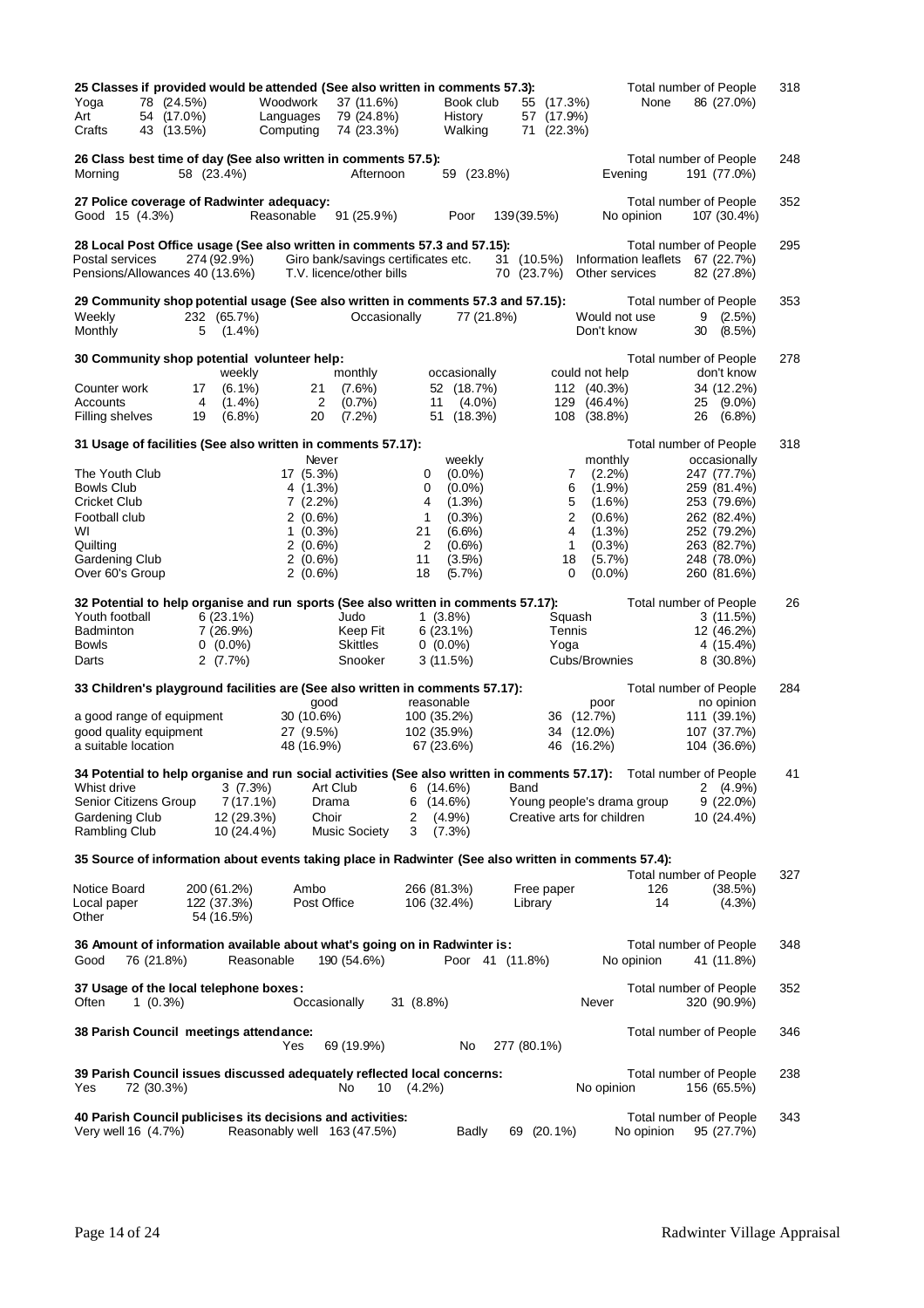| 41 Elected representatives of local concerns and feelings are:                      |                          |                            |                  |             |                                               |                                   | Total number of People            | 320       |
|-------------------------------------------------------------------------------------|--------------------------|----------------------------|------------------|-------------|-----------------------------------------------|-----------------------------------|-----------------------------------|-----------|
|                                                                                     | fully aware              |                            |                  | quite aware |                                               | not aware                         | no opinion                        |           |
| <b>Radwinter Parish Council</b>                                                     | 62 (19.4%)               |                            |                  | 107 (33.4%) |                                               | 42 (13.1%)                        | 104 (32.5%)                       |           |
| Uttlesford District Council                                                         | 20<br>$(6.3\%)$          |                            |                  | 97 (30.3%)  |                                               | 68 (21.3%)                        | 123 (38.4%)                       |           |
| <b>Essex County Council</b>                                                         | 7<br>$(2.2\%)$           |                            |                  | 59 (18.4%)  |                                               | 86 (26.9%)                        | 155 (48.4%)                       |           |
| 42 Encourage in and around Radwinter:                                               |                          |                            |                  |             |                                               |                                   | Total number of People            | 314       |
|                                                                                     | strongly in favour       |                            |                  |             | in favour no strong opinion have reservations |                                   | definitely not                    |           |
| Tourism development/attractions                                                     | 16<br>$(5.1\%)$          |                            | 49 (15.6%)       |             | 83 (26.4%)                                    | 57 (18.2%)                        | 56 (17.8%)                        |           |
| Small business development                                                          | 30<br>$(9.6\%)$          |                            | 84 (26.8%)       |             | 59 (18.8%)                                    | 64 (20.4%)                        | 36 (11.5%)                        |           |
| Small scale industrial workshops                                                    | (5.7%)<br>18             |                            | 48 (15.3%)       |             | 56 (17.8%)                                    | 74 (23.6%)                        | 70 (22.3%)                        |           |
| Market gardening                                                                    | 49 (15.6%)               |                            | 123 (39.2%)      |             | 75 (23.9%)                                    | 24                                | (7.6%)<br>$11(3.5\%)$             |           |
| Stables                                                                             | 39 (12.4%)               | 104                        | $(33.1\%)$       |             | 90 (28.7%)                                    | 27                                | $(8.6\%)$<br>$(4.8\%)$<br>15      |           |
| Farmers market                                                                      | 109<br>(34.7%)           |                            | 115 (36.6%)      |             | 51 (16.2%)                                    | 14                                | (4.5%)<br>12<br>$(3.8\%)$         |           |
| More jobs in Radwinter                                                              | 37 (11.8%)               |                            | 92 (29.3%)       |             | 80 (25.5%)                                    | 39 (12.4%)                        | 20<br>$(6.4\%)$                   |           |
| 43 Visitor activities suited to Radwinter:                                          |                          |                            |                  |             |                                               |                                   | Total number of People            | 321       |
| Horse riding<br>241 (75.1%)                                                         |                          | Road cycling               |                  |             | 142 (44.2%)                                   | Off-road cycling                  | 94 (29.3%)                        |           |
| Nature study<br>229 (71.3%)                                                         |                          | Farm visits or 'trails'    |                  | 190         | $(59.2\%)$                                    | Sightseeing                       | 91 (28.3%)                        |           |
| Photography<br>203 (63.2%)                                                          | Painting                 |                            |                  | 198         | (61.7%)                                       | Fishing                           | 45 (14.0%)                        |           |
| Shooting<br>81 (25.2%)                                                              | Walking                  |                            |                  | 283         | (88.2%)                                       | Other                             | 23 (7.2%)                         |           |
|                                                                                     |                          |                            |                  |             |                                               |                                   |                                   |           |
| 44 Accommodation needs in Radwinter:                                                |                          |                            |                  |             |                                               |                                   | <b>Total number of People</b>     | 325       |
| Homes for young people                                                              |                          | 195 (60.0%)                |                  |             | <b>Executive homes</b>                        | Large family homes                | 38 (11.7%)                        |           |
| Small family homes<br>Homes for people with disabilities                            |                          | 150 (46.2%)                |                  |             |                                               | Homes for single people           | 9<br>$(2.8\%)$                    |           |
|                                                                                     |                          | 77 (23.7%)                 |                  |             |                                               |                                   | 82 (25.2%)                        |           |
| No further homes are needed                                                         |                          | 79 (24.3%)                 |                  |             | Other                                         |                                   | 15<br>$(4.6\%)$                   |           |
| 45 Acceptable type(s) of housing development in Radwinter:                          |                          |                            |                  |             |                                               |                                   | Total number of People            | 311       |
| None                                                                                |                          | 44 (14.1%)                 |                  |             | Single dwellings in controlled locations      |                                   | 156 (50.2%)                       |           |
| Small group(s) of less than 10                                                      |                          | 141 (45.3%)                |                  |             | Carefully designed larger group(s)            |                                   | $(5.5\%)$<br>17                   |           |
| Conversion of redundant buildings                                                   |                          | 196 (63.0%)                |                  | Other       |                                               |                                   | 9<br>$(2.9\%)$                    |           |
|                                                                                     |                          |                            |                  |             |                                               |                                   |                                   |           |
| 46 Supported types of development in Radwinter:                                     |                          |                            |                  |             |                                               |                                   | Total number of People            | 303       |
| Light industrial<br>Sheltered workshops                                             | 68 (22.4%)<br>83 (27.4%) |                            |                  |             |                                               | Workshops<br>None                 | 124 (40.9%)<br>130 (42.9%)        |           |
|                                                                                     |                          |                            |                  |             |                                               |                                   |                                   |           |
| 47 Planning system implementation in Radwinter satisfaction:                        |                          |                            |                  |             |                                               |                                   | Total number of People            | 321       |
| Totally satisfied<br>8(2.5%)                                                        |                          | Quite satisfied            |                  |             | 93 (29.0%)                                    | Quite dissatisfied                | 39 (12.1%)                        |           |
| Very dissatisfied<br>29 (9.0%)                                                      |                          | No opinion                 |                  |             | 152 (47.4%)                                   |                                   |                                   |           |
|                                                                                     |                          |                            |                  |             |                                               |                                   |                                   |           |
| 48 Church importance (See also written in comments 57.2):                           |                          |                            |                  |             |                                               |                                   | Total number of People            | 320       |
| For worship<br>As a focal point for the community                                   |                          | 100 (31.3%)<br>208 (65.0%) |                  |             |                                               | For special occasions             | 184 (57.5%)                       |           |
| Other                                                                               |                          | $7(2.2\%)$                 |                  |             |                                               | As an historic building           | 258 (80.6%)                       |           |
|                                                                                     |                          |                            |                  |             |                                               |                                   |                                   |           |
| 49 Local environment of Radwinter matters to help protect and enhance               |                          |                            |                  |             |                                               |                                   |                                   |           |
| (See also written in comments 57.1, 57.7, 57.8, 57.11, 57.13, and 57.18):           |                          |                            |                  |             |                                               |                                   | Total number of People            | 319       |
| Recycling                                                                           |                          | 245 (76.9%)                |                  |             | Energy saving                                 |                                   | 158 (49.5%)                       |           |
| Improved public transport                                                           | 210                      | $(65.8\%)$                 |                  |             | Community composting                          |                                   | 108 (33.9%)                       |           |
| Car sharing                                                                         | 57                       | (17.9%)                    |                  |             | More employment locally                       |                                   | 108 (33.9%)                       |           |
| Improved rights of way                                                              | 80                       | $(25.1\%)$                 |                  |             | Advice on healthier lifestyles                |                                   | 56 (17.6%)                        |           |
| Reduce traffic<br>Don't know                                                        | 159<br>3                 | $(49.8\%)$<br>$(0.9\%)$    |                  |             | Nothing<br>Other                              |                                   | 8<br>$(2.5\%)$<br>30<br>$(9.4\%)$ |           |
|                                                                                     |                          |                            |                  |             |                                               |                                   |                                   |           |
| 50 Surrounding countryside features importance (See also written in comments 57.12: |                          |                            |                  |             |                                               |                                   | Total number of People            | 326       |
|                                                                                     | very important           |                            | important        |             |                                               | not very special                  | no opinion                        |           |
| Woods                                                                               | 259 (79.4%)              |                            | 51 (15.6%)       |             | 1                                             | $(0.3\%)$                         | 5<br>$(1.5\%)$                    |           |
| Hedges                                                                              | 244 (74.8%)              |                            | 65 (19.9%)       |             | 1                                             | $(0.3\%)$                         | 5<br>$(1.5\%)$                    |           |
| <b>Ditches</b>                                                                      | 218 (66.9%)              |                            | 64 (19.6%)       |             | 4                                             | $(1.2\%)$                         | 12<br>$(3.7\%)$                   |           |
| Meadows and green fields                                                            | 263 (80.7%)              |                            | 50 (15.3%)       |             | 0                                             | $(0.0\%)$                         | 5<br>$(1.5\%)$                    |           |
| Traditional farm buildings                                                          | 210 (64.4%)              |                            | (21.5%)<br>70    |             | 7                                             | $(2.1\%)$                         | 9<br>$(2.8\%)$                    |           |
| Modern farm buildings                                                               | 51 (15.6%)               |                            | $(14.4\%)$<br>47 |             | 112                                           | $(34.4\%)$                        | 30<br>$(9.2\%)$                   |           |
| Footpaths                                                                           | 240 (73.6%)              |                            | 58<br>$(17.8\%)$ |             | 4                                             | $(1.2\%)$                         | 6<br>$(1.8\%)$                    |           |
| Other                                                                               | 26 (8.0%)                |                            | $(1.8\%)$<br>6   |             | 0                                             | $(0.0\%)$                         | $(1.8\%)$<br>6                    |           |
| 51 Environment of Radwinter improvements (See also written in comments 57.12):      |                          |                            |                  |             |                                               |                                   | Total number of People            | 212       |
|                                                                                     |                          | very important             |                  | worth doing |                                               | not necessary                     | don't know                        |           |
| Plant more trees                                                                    |                          | 116 (36.6%)                | 120              |             | (37.9%)                                       | 20<br>$(6.3\%)$                   | $(2.8\%)$<br>9                    |           |
| Cut down some trees                                                                 |                          | 4 (1.3%)                   | 21               |             | $(6.6\%)$                                     | 142 (44.8%)                       | 14<br>$(4.4\%)$                   |           |
| Look after woodlands                                                                |                          | 210 (66.2%)                | 69               |             | (21.8%)                                       | 6<br>$(1.9\%)$                    | 4<br>$(1.3\%)$                    |           |
| Preserve single trees in special places 147 (46.4%)                                 |                          |                            | 74               |             | (23.3%)                                       | 14<br>$(4.4\%)$                   | (4.4%)<br>14                      |           |
| Plant new orchards                                                                  |                          | 59 (18.9%)                 | 88               | (27.8%)     |                                               | $(14.2\%)$<br>45                  | 22<br>$(6.9\%)$                   |           |
| Keep hedges short and tidy<br>Let hedges grow naturally                             |                          | 85 (26.8%)<br>49 (15.5%)   | 103<br>68        |             | (32.5%)<br>(21.5%)                            | (18.9%)<br>60<br>$(21.1\%)$<br>67 | 5<br>$(1.6\%)$<br>9<br>$(2.8\%)$  |           |
| Plant more hedges and trees                                                         |                          | 112 (35.3%)                | 104              |             | (32.8%)                                       | 34<br>(10.7%)                     | 7<br>$(2.2\%)$                    |           |
| Don't know                                                                          |                          | $1(0.3\%)$                 | 0                |             | $(0.0\%)$                                     | $(0.3\%)$<br>1                    | 8                                 | $(2.5\%)$ |
| Other                                                                               |                          | 13 (4.1%)                  | 6                |             | (1.9%                                         | 0<br>$(0.0\%)$                    | 3                                 | (0.9%     |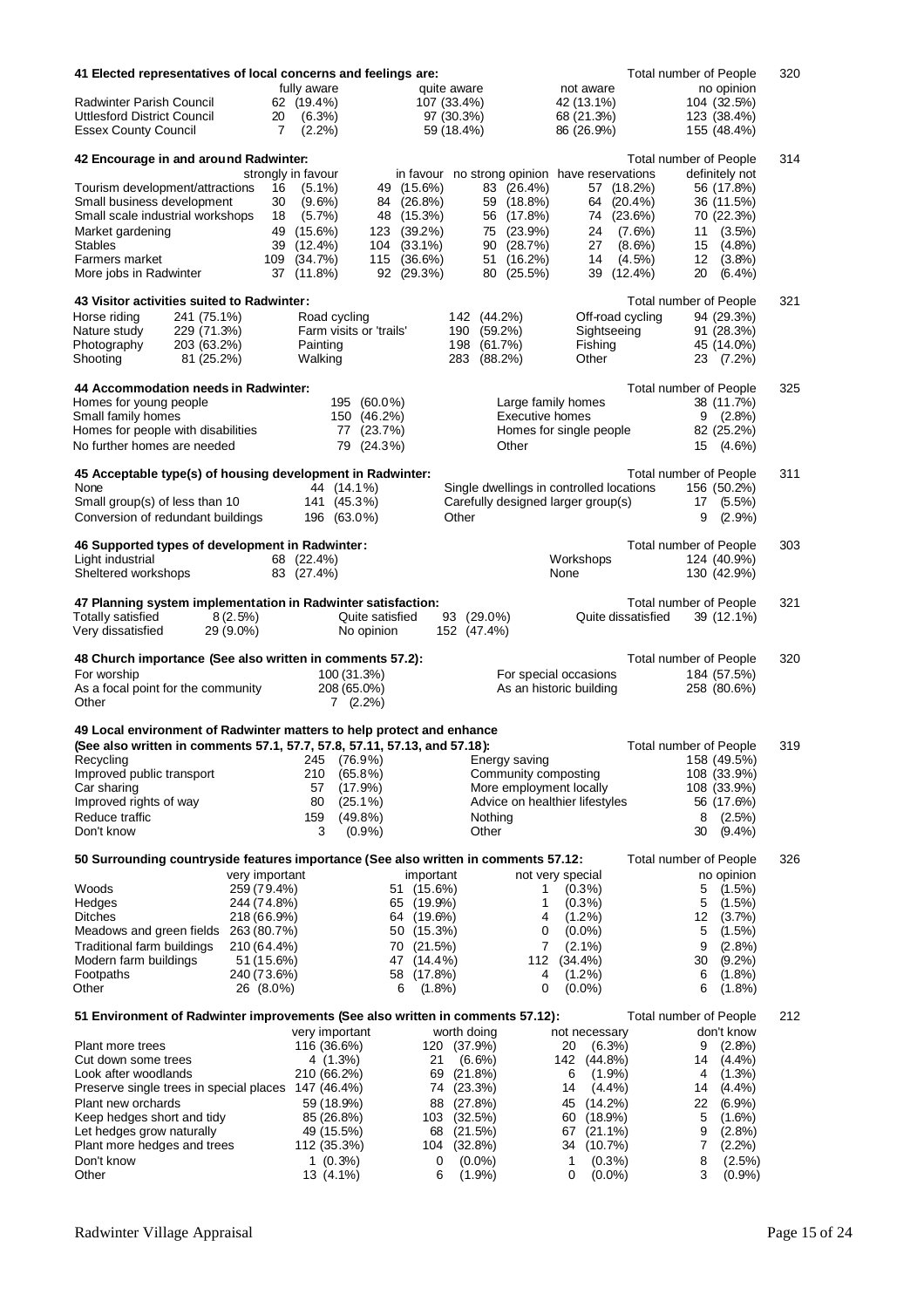| 57.12 Countryside wild plants, birds and animals around Radwinter importance (See also written in comments 57.12 @ |                |                |            |             |            |                                    |                               |             |     |
|--------------------------------------------------------------------------------------------------------------------|----------------|----------------|------------|-------------|------------|------------------------------------|-------------------------------|-------------|-----|
|                                                                                                                    |                |                |            |             |            |                                    | Total number of People        |             | 333 |
|                                                                                                                    | very important |                | important  |             |            | not very important                 |                               | no opinion  |     |
| Wild flowers                                                                                                       | 260 (78.1%)    |                | 58 (17.4%) |             | 2          | $(0.6\%)$                          | 8                             | $(2.4\%)$   |     |
| <b>Birds</b>                                                                                                       | 274 (82.3%)    |                | 47 (14.1%) |             | 0          | $(0.0\%)$                          | 6                             | $(1.8\%)$   |     |
| <b>Wild Animals</b>                                                                                                | 254 (76.3%)    |                | 53 (15.9%) |             | 5          | $(1.5\%)$                          |                               | $(2.1\%)$   |     |
| Other                                                                                                              | 25 (7.5%)      | 4              | $(1.2\%)$  |             | 0          | $(0.0\%)$                          | 4                             | $(1.2\%)$   |     |
| 53 Local footpaths and bridleways (See also written in comments 57.7):                                             |                |                |            |             |            |                                    | Total number of People        |             | 324 |
|                                                                                                                    |                |                | Yes        |             |            | No                                 |                               | No opinion  |     |
| Do you know where the local paths are?                                                                             |                | 168 (51.9%)    |            |             | 135        | $(41.7\%)$                         | 14                            | $(4.3\%)$   |     |
| Can you use them without difficulty?                                                                               |                | 128 (39.5%)    |            |             | 152        | $(46.9\%)$                         | 30                            | $(9.3\%)$   |     |
| Are they well signposted?                                                                                          |                | 109 (33.6%)    |            | 164         | $(50.6\%)$ | 31                                 | $(9.6\%)$                     |             |     |
| Would you be willing to help maintain them?                                                                        |                | 47 (14.5%)     |            | 67          | (20.7%)    |                                    | 154 (47.5%)                   |             |     |
| 54 Local footpaths and bridleways difficulties experienced (See also written in comments 57.7):                    |                |                |            |             |            |                                    |                               |             |     |
|                                                                                                                    |                |                |            |             |            |                                    | <b>Total number of People</b> |             | 283 |
| Farm animals                                                                                                       | 16 (5.7%)      | High stiles    |            | 35 (12.4%)  |            | Locked gates                       |                               | 29 (10.2%)  |     |
| Barbed wire                                                                                                        | 23 (8.1%)      | Mud/water      |            | 105 (37.1%) |            | Crops across path                  |                               | 99 (35.0%)  |     |
| Other users                                                                                                        | $10(3.5\%)$    | Bushes/nettles | 152        | (53.7%)     |            | No signposts                       |                               | 81 (28.6%)  |     |
| No difficulty experienced                                                                                          | 71 (25.1%)     | Other          | 15         | $(5.3\%)$   |            |                                    |                               |             |     |
| 55 Local footpaths and bridleways guidance required (See also written in comments 57.7):                           |                |                |            |             |            |                                    | Total number of People        |             | 284 |
| Maps of local footpaths                                                                                            | (84.5%)<br>240 |                |            |             |            | Leaflets of walks available to buy |                               | 197 (69.4%) |     |
| Guided walks of the area                                                                                           | (35.9%)<br>101 |                |            | No opinion  |            |                                    | 26                            | $(9.2\%)$   |     |

### **56 How you would like Radwinter to develop**

### **56.1 Housing – not opposed to some development (109 people)**

1 Slowly, gradually, controlled. (27 people)

2 Traditional rural way to prevent any further erosion of its

environment and community spirit. (19 people)

3 Low-cost/part ownership housing in East View Close to encourage families into the village. (23 people)

4 Slowly, avoid large development, housing or industry, small growth to bring in new people. (2 people)

5 At a steady pace to give other people a chance to live here who

could not possibly afford current prices.

6 Radwinter to stay small with restricted conversion of farm buildings and the like for local young people.

7 No more large private dwellings. Small sensibly priced housing.

8 Cheap housing for young couples (renting!!)

9 Housing for Young people - survey people movements (in, out, births, deaths) to ascertain level of need. (2 people)

10 Radwinter to keep its 'village' feel with no perimeter spread. Any new low cost housing should be kept in East View Close area. (2 people)

11 To stop village fossilizing increase local employment and appropriate housing for local people. (3 people)

12 New housing ought to be 2 bed terrace cottages - cannot be easily extended and therefore remain for young and old, keeping balance correct (Nesfield cottages Church Hill excellent examples).

13 More small bungalows, not flats for young and old. (2 people)

14 No more low cost housing in East View Close. Ideal place is Water Lane where facilities are available and children would be able to play without disturbing elderly residents.

15 Allow some high cost housing development to attract increased local wealth.

16 In line with modern technology and normal social and economic trends in a locally derived plan.

### **56.2 Housing – opposed to development (43 people)**

1 No development at all. (27 people)

2 Should we question why the world thinks development is necessary. Change is not an improvement and development usually equals an income in CO2 emissions. Perhaps maintaining a sustainable community is sufficient for us.

3 Keep village identity ie restrict new building. (5 people)

17 Develop as a supported community.

18 No industrial or commercial development so Radwinter remains a delightful village

19 Restricted major development. Keep identity by active conservation not preservation.

20 Affordable housing-the 6 we have are more costly than Saffron Walden - .Built for £70,000 sold for £ 140,000.

21 Retain essential character with more amenities and

accommodation for a wider range of residents.

22 Improved community spirit. More opportunities for young families.

23 Mixture of affordable/open market housing leading to village

shop/more children at the school. (3 people)

24 Choose sites carefully, tuck away - no large housing development. (3 people)

25 The mushroom farm to be developed for housing.

26 As country village with much to offer to all ages and walks of life; more job opportunities within the village.

27 Evolution not development. pc should consult those affected by plans and represent those views.

28 Made pretty, more houses could be built if appropriate style, viz. new cottage in Sewards End. Fill gap between church and pub to make village less disjointed.

29 Impossible for single person to afford private rented

accommodation; if considered adequately housed in private accommodation, council will not consider putting you on housing list,

so single elderly person in 4-bed house has nowhere to go.

30 Carefully designed small groups of less than ten. 31 Sensible extensions and ancillary accommodation.

32 Convert large buildings to multiple occupancy (2 people)

4 To remain compact but to provide better amenities and an enhanced sense of community. (2 people)

5 No need for extensive development as this would harm the village. (7 people)

6 Don't think East View Close should be enlarged.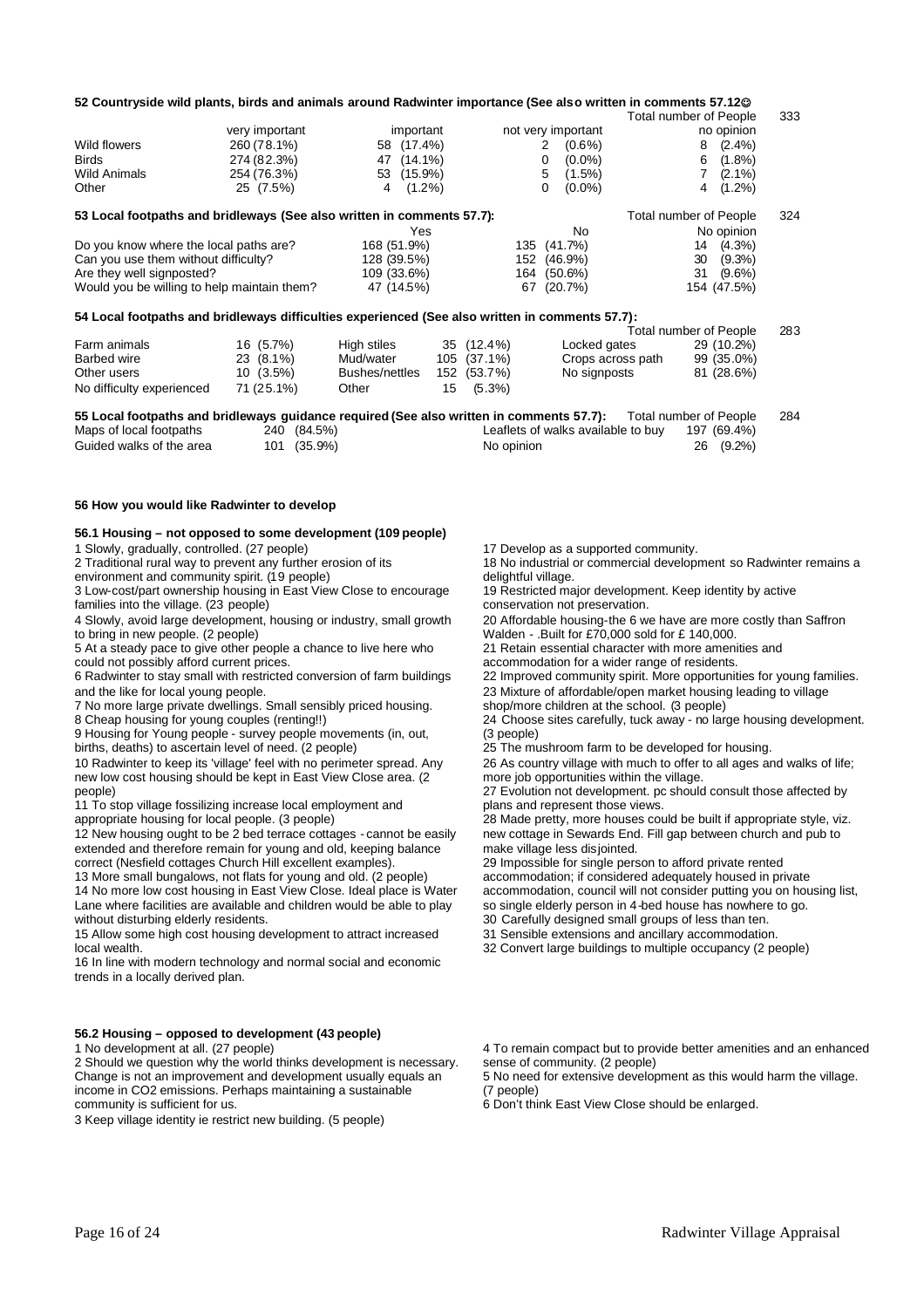### **56.3 Other development comments (22 people)**

1 Into a more centralized community around post office, local store and church.

2 Possibly encourage some sustainable economic activities but not those that may be of significant detriment to the environment, create a pond.

3 Important to preserve current character, opposed to "moving forward" agenda. Generally parish council and district council should consult and listen regularly not once in a lifetime like this. E.g. we don't want street names, or pavements.

4 Preserve traditional countryside and village buildings, school, pub, protect from airport development, feature ponds, commercial or voluntary shop. Young people aren't forced out of the village, they WANT to leave, then come back to family homes later in life. 5 We moved to Radwinter, a small village, ideally distant from the nearest town with its extra amenities mainly because of its distance from urbanisation. We would rather not have that urbanisation brought into Radwinter.

6 So many villages have been infilled. Radwinter's charm is that this has mostly not happened and the different areas: Maple Lane,

Radwinter End, Water Lane, are all distinct from each other. 7 Development of farm buildings for light industry, craft.

8 Go back 30 years and start again.

9 Community awareness and prevention of Sewards End Style agricultural land sales as bogus building plots.

10 As a more self sufficient community with local food supplies and environmentally sound planning.

11 Self sufficient well kept hanging baskets.

### **57 Other comments (integrating those in Q12 to Q55)**

### **57.1 Car parking (5 people) (Q49)**

1 Improve car parking at focal points such as the school, church and hall.

2 Fewer cars, builders vans and trucks parked on roads. (2 people)

3 Parked cars in Princes Well are a hazard. (2 people)

### **57.2 Church (11 people) (Q48)**

1 Family friendly church involving the whole community.

2 Bell ringing practice should be severely curbed as it is unreasonably long and goes on too late by an hour.

3 Rector great support when I lost my husband

- 4 Use for Concerts
- 5 Good to have a new Vicar
- 6 Two generations in graveyard very peaceful.

7 For the School

8 Unable to go each week but would if able bodied

9 Can't get there - no car

10 Very beautiful - important for community and worship

11 Not important to me at all.

### **57.3 Community activities (27 people) (Q25, Q28, Q33)**

1 More community/learning activities -language classes, walks, keep fit, drama (4 people)

2 More community activities in order to meet people and socialise, particularly simple events, open air concerts. (10 people)

3 We need a heart, the pub is not enough, a good community centre (like Sewards End has) with a shop so that people can commune and get together regularly. (3 people)

4 Would like to see the post office combined with a local shop and new village hall built on the recreation ground with the existing village hall and post office sold to help funding.

5 More activities for the children of Radwinter, to keep them occupied. (2 people)

6 Tea room would be nice (as Ashdon Museum) where people could meet/chat. Pub too pricey! Co-ordinate with Ashdon - don't compete. Lack of cohesion as we are. Too strung out!"

7 If over 50% of these forms are returned, I feel you will be well on the way to refurbishing the Village Community.

8 Pottery, Turning, Chess, Astronomy, Contract Bridge

9 Music

10 Use Mothers and Toddlers & Recreation Ground

11 WEA weekly autumn and spring

12 Family history

12 An area of allotments would provide space for those with small gardens ie. new housing, encourage self-sufficiency and help community to coherence.

13 A shooting ban – of course! (5 people)

14 Better insulated housing. Promote solar heating and power generation. Water conservation. New green housing solutions.

15 What about a wind turbine or 2?

16 Dog waste bins and dogs allowed access to recreation ground (on leads).

17 House owners encouraged to tidy their front gardens.

18 I worry that extending East View Close is creating a satellite community (as has happened in Great Chesterford). Village planning should look at using the empty quadrant off the main cross roads, ie from the old Red Lion to the only Pub, The Plough. This would engage the Pub into the village and keep a centralised village as envisaged by Nesfield when he re-planned the centre of Radwinter post fire. 19 We have a well known Arts and Crafts village, spoilt by insensitive electric wires, modern lights and modern bollards. I would like to see

the removal of all (not just telephone) overhead wires at the main cross roads and two reproduction lamps ( with modern bulbs, inards, etc) and some cast iron bollards with lights (Yes they are available) would greatly enhance our village centre. A reinstated village pond would be the icing on the cake but are the PC brave enough to stand up to the Health and Safety and quote the environmental case which is gathering gov momentum!

20 Village still spaced-i.e. rural within itself. The spaces between old houses not filled in.

### **57.4 Community information (7 people) (Q35)**

1 More information about community events. (3 people) 2 More communication from the Parish Council regarding decisions particularly planning comments to Uttlesford DC 3 Village maps and history panels would be great.

4 Parish Council open meeting

5 Neighbours

### **57.5 Community Safety and Crime Prevention (7 people) (Q27)**

1 Maintain and improve the quality of life by being vigilant against vandalism and crime. (2 people)

2 More police might be a good idea to stop any problems before they develop. (3 people)

3 Very nice village in which to live. Peaceful, always tidy and everyone friendly and polite. It feels safe.

4 Haven't seen one

### **57.6 Employment (7 people – but see also 56.1 Housing – not opposed to development) (Q18)**

1 Local jobs to give young people a chance to settle here and give village a future. (5 people)

2 A wider range of employment opportunities.

3 Create better facilities - work, clubs -to encourage young families, couples and single people.

### **57.7 Footpaths and bridleways (22 people) (Q49, Q53, Q54)**

1 Map for local walks needed.

2 More off road access for horse riders. (2 people)

3 Having a dog and finding the paths very difficult along the main road and the one I tried today so near my house even got caught up on a tree over the path Having a dog and finding the paths very difficult along the main road and the one I tried today so near my house even got caught up on a tree over the path.

4 Bridle paths are lacking. (4 people)

5 Electric fencing in Horse-fields not always signed.

6 Keep clear Public footpaths/bridle ways. Provision of dog waste bins essential.

7 Better maintained footpaths & cycle ways (2 people)

8 4x4 off road users causing damage

9 Generally OK but odd lapses and difficulties (2 people)

10 Ruts and fouling where horse riders use footpath. (4 people)

12 Overgrown hedges. Paths ploughed up.

13 High Stiles with no low access for dogs - especially around New House Farm.

14 Fallen trees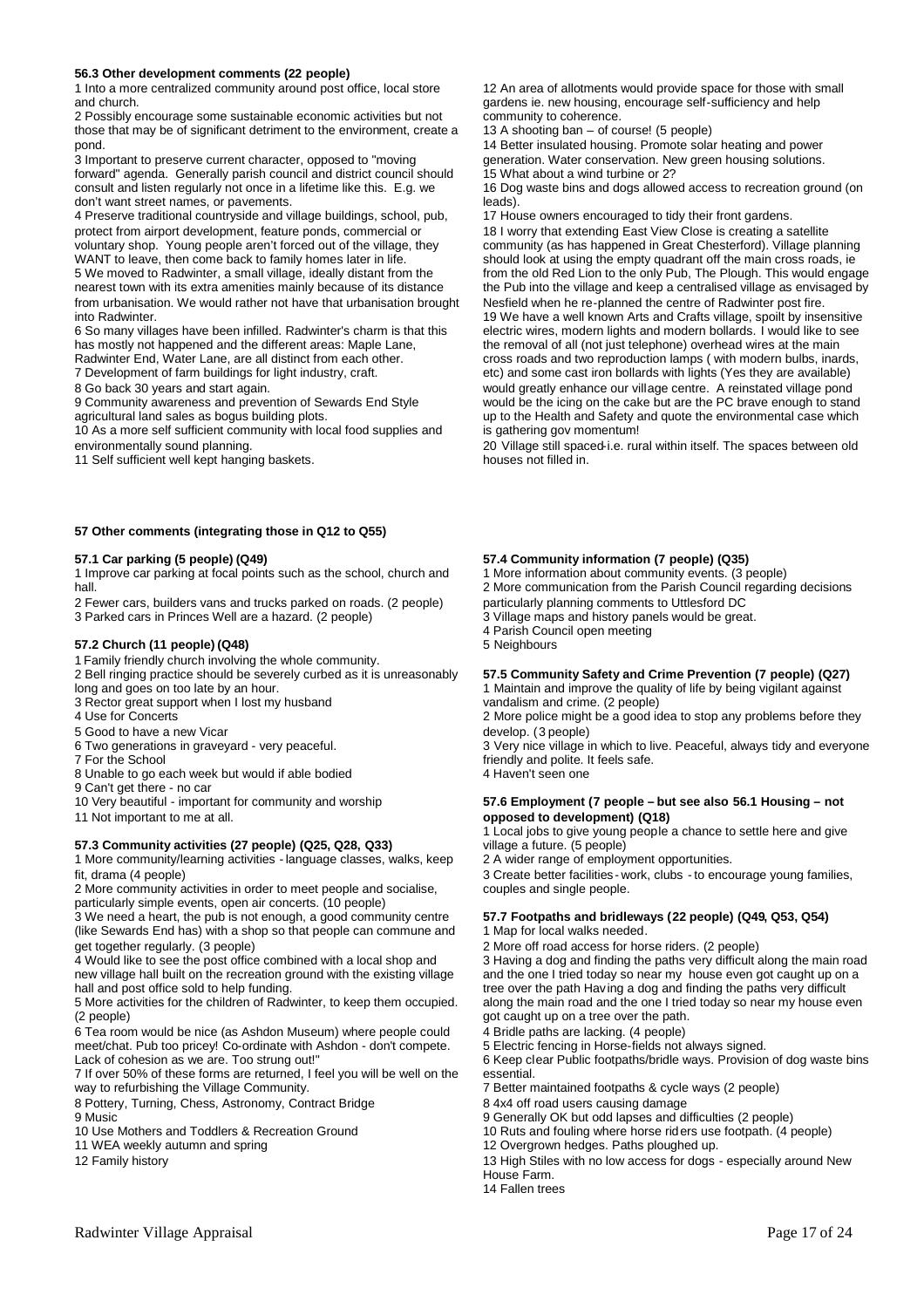### **57.Stansted Airport 8 Noise and Pollution (10 people)**

1 Maintain and improve the quality of life by campaigning against the airport expansion. (2 people)

2 Less over-flying aircraft/noise pollution. (2 people)

3 I am very concerned about what Stansted airport may do to lessen the peace of Radwinter.

4 Aircraft noise getting worse.

5 Very noisy, not only traffic and planes but also mowers and strimmers. In Germany the latter cannot be used in the afternoon, some such restriction would be desirable. (2 people) 6 Oppose any increase in aircraft numbers and pollution. (2 people)

### **57.9 Public transport (19 people) (Q23)**

1 Better public transport (might cut down on traffic). (15 people) 2 Better public transport to link up with other villages (not just Saffron Walden).

3 Bus service to station.

4 Press LEA to improve school transport eg 6th form free and late buses to maintain facilities for families.

When our son stayed with us and caught the train to Cambridge we had to take him to the station because the local bus arrived in Saffron Walden 5 mins after the town bus left for the station.

5 Bus shelter at the junction of Stocking Green and S/W road for children waiting for school bus.

### **57.10 School (2 people) (Q24)**

1 Develop School.

2 Quality schools.

### **57.11 Street Lighting and Signage (10 people) (Q49)**

1 More powerful streetlight at Village Hall crossroads.

2 I would like to see less creeping urbanisation" e.g. road signs, flashing school lights etc. Some are necessary but most are not. The centre of the village has been spoilt already by road "improvements". (4 people)

3 Reduce the 'urban' influence i.e. too many traffic signs - they are ugly.

4 A road sign/name for Princes Well.

5 Dead end sign at the junction of Stocking Green and S/W road. (2 people)

6 Reduce above ground electric cables - underground cables in centre of village - Church/PO.

### **57.12 Hedges, wild life etc (28 people) (Q50, Q51, Q52)**

1 Encourage bees. (3 people)

2 Happy to provide bee-keeping skills.

3 Consider protection of birds and wildlife when removing vast tracks of hedges/trees. (2 people)

4 Hedges short and tidy where apprpriate; hedges should be cut properly to help wild life. (8 people)

5 Create more ponds & lakes. Preserve streams. (7 people)

6 Bird and animal survey to see what's happening locally - to add to the RSPB survey. (2 people)

7 Variety of hedges - trim to 'A' shape along road sides - more natural less trimmed along filed boundaries. Variety of habitats important 8 Stop Landowners desecrating hedges by machine cutting. Better to let them grow out! (2 people)

### **57.13 Surface water drainage, verge maintenance and soil waste disposal (7 people) (Q49)**

1 Better management of drains and ditches. (2 people)

2 Ditches need clearing. Council wastes money cutting cow parsley, it is pretty and cars travel more safely along water lane when it is high as they cannot see round the bends.

3 Daffodils lovely but cut down too early - may come up blind next year.

4 Stop verge encroachment by Highways which is widening roads and increasing speed and resulting in more accidents and near misses. Our road has been widened by 4'0" (1200mm) in 20 years.

5 Keep footpaths & pavements clear of overgrowth without damaging verges.

6 Mains drainage Maple lane,

### **57.14 Farming crops (3 people)**

1 Encourage farmers to grow less oil seed rape - to reduce pollen irritation (if there are commercial alternatives) (2 people) 2 Reduce chemical use on farms.

### **57.15 Shop/Post Office (45 people)**

1 Village Shop supplying necessities, newspapers, DVDs etc (like the one in Clavering?) (38 people)

2 Community shop (4 people)

3 Farmers Market local produce

4 Post office open more hours. (3 people)

5 Post usage – Photocopying (10 people), Phone top-up (7 people), Cards (4 people), Advertising, Banking & Plants (3 people), Books, Cash, Foreign Currency, Drinks, Confectionery & Information (2 people), First day covers, Gifts, Old stamps for charity, Stationery, Travel insurance, Papers, Passport, Pay bills & Rhubarb (1 person)

### **57.16 Pub (10 people)**

1 Another pub would be nice, but current one is excellent for food etc. (5 people)

Maintain the few facilities we have ie the pub.

2 Support local pub - only genuine community centre in village. (4 people)

3 Perhaps more quizzes or Bingo.

### **57.17 Recreational/sports facilities (26 people) (Q31, Q32, Q33)** 1 Village green.

2 Tennis courts on recreation ground. (5 people)

3 Make a golf course.

4 Basket ball court on the recreation ground.

5 Support recreation/sport for the young - Kids football team. (2 people)

6 Would strongly support the provision of an all weather surface which could be used for 5-a-side football/basketball and tennis etc.

7 We need a large sports pavilion which can cater for all sports - and events to pay for running costs - our village hall is in the past - not the future.

8 Improved recreation facilities for young people and children.

9 The wall is too close to the bowls club

10 Childrens play area Its good to have such a safe environment for young children i.e. far from cars.

11 Childrens play area - too exposed and too far from houses for safety – better close to pavilion. (9 people)

12 Childrens play area - Desperately needs weeding, fresh wood chops and maintenance. Pity equipment is covered in bird droppings with no means of cleaning. (2 people)

### **57.18 Traffic (49 people) (Q49)**

1 Traffic is a big, dangerous problem - more monitoring and slower speed limits, particularly through village. (14 people)

2 Water Lane/Walden Road cross – crossing near church with 2 children (1 disabled) is very dangerous; Make it able to see traffic at crossroads - review the sight line to the right on exiting, i.e. the hedge, make roundabout and/or pedestrian crossing. (4 people)

3 More traffic calming. Slow down speed sensors on Hempstead road. Would be great if main road could be 20mph zone. Restrict miles per hour around the residential areas etc to 10 miles per hour. (12 people)

4 Encourage cycling by making cycle-ways - e.g. Water Lane if it is blocked to cars, to Saffron Walden and station. (5 people) 5 Zebra crossing at school.

6 Big reduction in heavy traffic and speed of same, particularly in quiet lanes - lorries and buses. (2 people)

7 Maple Lane – make 30 mph zone, reduce traffic, introduce weight limit to reduce lorries and make it safe to walk children in the lane. (5 people)

8 More speed limit signs on Plough Hill because people don't stick to speed limits.

9 Push Essex to maintain roads properly. They are dangerous because they are neglected, pot holes need filling not covering. 10 Oppose all restrictions on cars & further speed limits inc those planned for Wimbish. (2 people)

11 Restrict traffic in Water Lane.

12 Flashing speed signs

### **57.19 Water supply (1 person)**

1 Improvement in water supply - mainly unreliable pressure.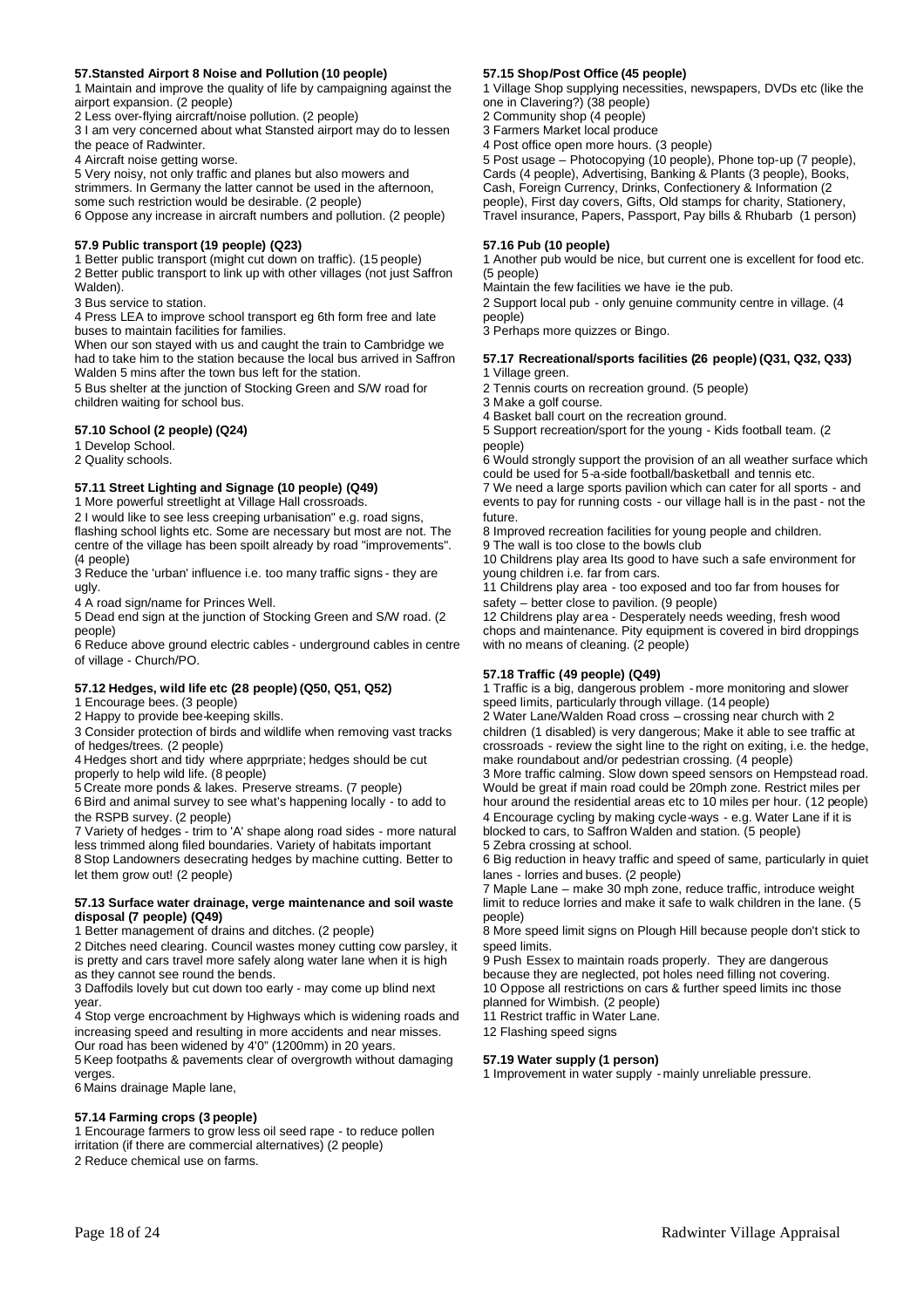### **57.20 Other (11 people)**

1 Some opportunities for information collection missed: second homes/second home owners; daily population movement within area; access to secondary education/private education; percentage already attending adult education classes.

2 In my opinion a village appraisal is a bad idea. The results will be used over the next decade to implement changes suggested regardless of changing circumstances in years to come.

3 Good idea to send these questionnaires out.

4 There are 4 major community services in the village; Pub, Church, School and Post Office. There is NO mention of these which shows ignorance of the community.

5 There is no mention of the development of Stansted airport or the speeding traffic through the village.

6 These may be things that you can't do anything about, but you should still find out public/village opinions on them. No mention M&Tgroup.

7 This form is very long perhaps fewer questions would hold interest longer.

8 Shorter questionnaires give more chance of focussed feedback and honest answers. Many questions are variation on a theme.

9 Radwinter Society/Radwinter Church, W.E.A classes not mentioned. 10 Village to be tidied up.

11 More general amenity skips, reorganise recycling collection as village looks like a dump on collection days, better boxes with lids. (2 people)

12 Locally produced, preferably organic, food. Renewable energy, solar etc

14 Ban all bonfires.

15 Control cats

16 Invertebrates - always overlooked. Daffodils - most definitely inappropriate!

17 Reduce rabbit, fox & deer population because they destroy too may birds/plants/trees if left to multiply unchecked. (2 people) 18 Introduce cattle in limited numbers - if economically viable.

19 Lichens/mosses - very important as they are indicators of clean air. 20 Dumping of garden waste/household rubbish should be punishable.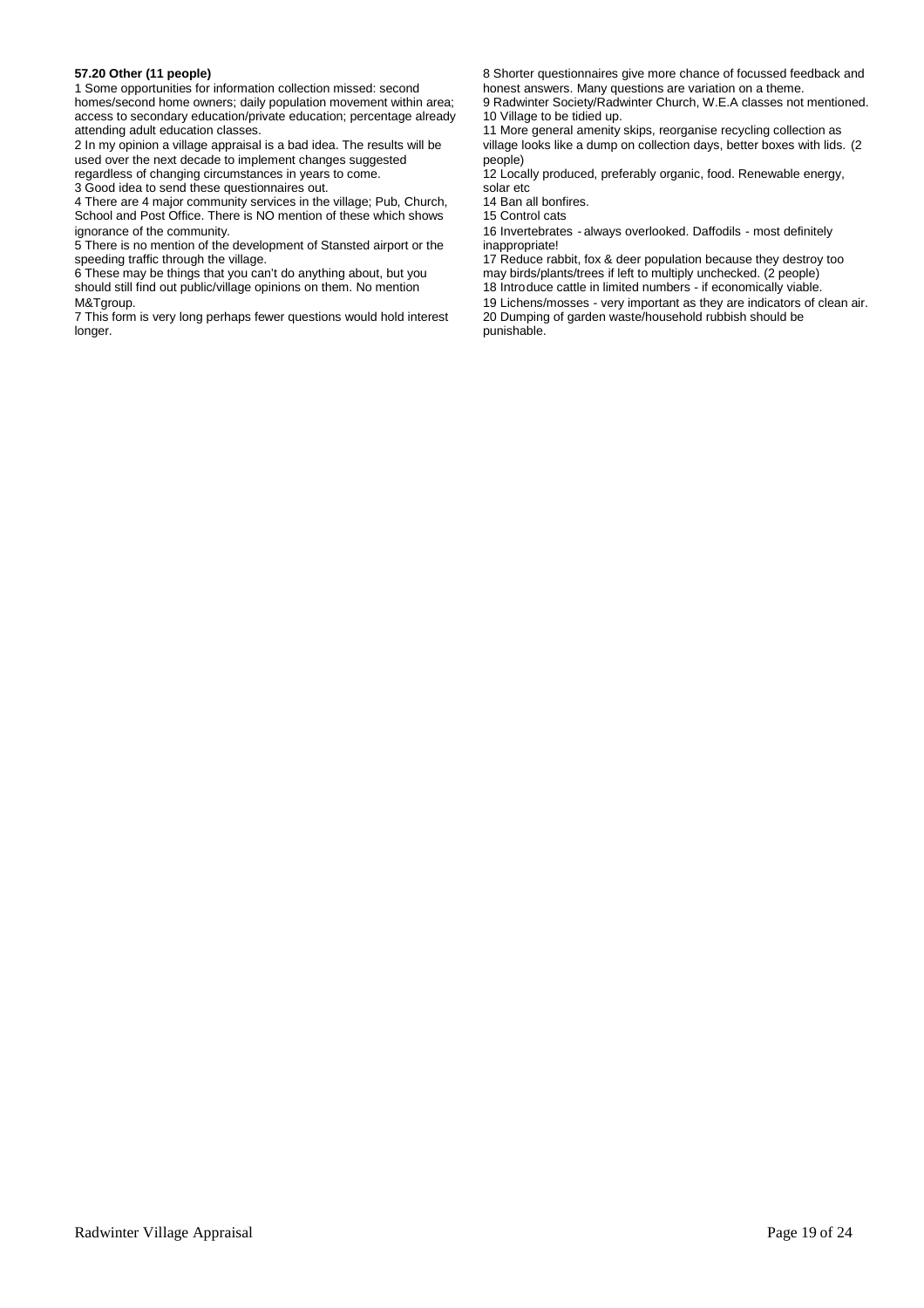# **3.3 Youth**

| 1 Sex distribution:                                                         |                                      | Male   | 27 (56.3%)                                        | Female                      | 21 (43.7%)                  |                       | Total number of People                          |                          | 48 |
|-----------------------------------------------------------------------------|--------------------------------------|--------|---------------------------------------------------|-----------------------------|-----------------------------|-----------------------|-------------------------------------------------|--------------------------|----|
| 2 Age<br>11 years<br>14 years<br>17 years                                   | 8(16.7%)<br>7 (14.6%)<br>$5(10.4\%)$ |        |                                                   | 12 years<br>15 years        | 7<br>9                      | $(14.6\%)$<br>(18.7%) | 13 years<br>7<br>5<br>16 years                  | $(14.6\%)$<br>$(10.4\%)$ |    |
| 3 Activity<br>Full time education<br>College/University                     | 43                                   | 2      |                                                   | Gap Year<br>Working         |                             | 0<br>$\overline{2}$   | Looking for work                                | 1                        |    |
| 4 Method your journey to school or work                                     |                                      |        |                                                   |                             |                             |                       |                                                 |                          |    |
| Walk<br>Cycle                                                               |                                      | 5<br>0 |                                                   | Car<br><b>Bus</b>           |                             | 14<br>25              | Other                                           | 4                        |    |
|                                                                             |                                      |        |                                                   |                             |                             |                       |                                                 |                          |    |
| Youth Club                                                                  | 13                                   |        | 5 Clubs or associations in the village membership | Cricket Club                |                             | 3                     | Other                                           | 32                       |    |
| 6 New clubs of interest                                                     |                                      |        |                                                   |                             |                             |                       |                                                 |                          |    |
| Music                                                                       | 14                                   |        |                                                   | Drama                       |                             | 6                     | Table tennis                                    | 8                        |    |
| Arts/crafts                                                                 |                                      | 9<br>7 |                                                   | Football                    |                             | 10                    | Tennis                                          | 24                       |    |
| Computer/internet                                                           |                                      |        |                                                   |                             |                             |                       |                                                 |                          |    |
| 7 Other clubs/activities suggested                                          |                                      |        |                                                   |                             |                             |                       |                                                 |                          |    |
| Badminton                                                                   |                                      | 0      |                                                   | <b>Basketball</b>           |                             | 0                     | Dance                                           | 0                        |    |
| Climbing                                                                    |                                      | 0<br>0 |                                                   | Cooking<br><b>Folk Band</b> |                             | 0<br>0                | Remote control cars<br>Junior cricket           | 0<br>0                   |    |
| Rugby<br>Homework club                                                      |                                      | 0      |                                                   | Gymnastics                  |                             | 0                     | Pottery                                         | 0                        |    |
| Cycling                                                                     |                                      | 0      |                                                   | Netball                     |                             | 0                     | Shooting                                        | 0                        |    |
| Boxing                                                                      |                                      | 0      |                                                   | Swimming                    |                             | 0                     | Rounders                                        | 0                        |    |
| 8 Socialising places                                                        |                                      |        |                                                   |                             |                             |                       |                                                 |                          |    |
| Radwinter                                                                   | 20                                   |        |                                                   |                             | Saffron Walden              | 3                     | Cambridge                                       | 26                       |    |
| Bishop's Stortford                                                          | 13                                   |        |                                                   | London                      |                             | 1                     |                                                 |                          |    |
|                                                                             |                                      |        |                                                   |                             |                             |                       |                                                 |                          |    |
| 9 Socialising locations in Radwinter used<br><b>Recreation Ground</b>       | 19                                   |        |                                                   | <b>Bus Shelter</b>          |                             | 1                     | Pub                                             | 8                        |    |
| Walking around                                                              | 11                                   |        |                                                   |                             | Friend's House              | 40                    |                                                 |                          |    |
|                                                                             |                                      |        |                                                   |                             |                             |                       |                                                 |                          |    |
| 10 Socialising locations in Radwinter wanted<br>Youth Centre/Café/Clubhouse |                                      |        | 9                                                 | <b>Tennis Court</b>         |                             | 8                     | Skateboard/Rollerblading area                   | 5                        |    |
| Seats and Shelter                                                           |                                      |        | 2                                                 | Fountain                    |                             | $\overline{2}$        | Rifle Range                                     | 1                        |    |
| <b>Basketball Court</b>                                                     |                                      |        | 1                                                 |                             |                             |                       |                                                 |                          |    |
| 11 Recreation Ground facilities wanted                                      |                                      |        |                                                   |                             |                             |                       |                                                 |                          |    |
| Better to ilet facilities                                                   | 25                                   |        |                                                   | More Seating                |                             | 18                    | Skateboard ramp                                 | 17                       |    |
| Rounders pitch                                                              | 15                                   |        |                                                   | <b>BMX Track</b>            |                             | 15                    | Hard games Area                                 | 20                       |    |
| Tennis Court                                                                | 32                                   |        |                                                   |                             |                             |                       |                                                 |                          |    |
| Other facilities wanted                                                     |                                      |        |                                                   |                             |                             |                       |                                                 |                          |    |
| Rollerblading area                                                          |                                      |        |                                                   |                             | <b>Basketball Court</b>     |                       | 5 a side pitch                                  |                          |    |
| Remote control car track                                                    |                                      |        |                                                   |                             | Mountain bike track         |                       | Climbing wall                                   |                          |    |
| Rugby posts                                                                 |                                      |        |                                                   | Rifle range                 |                             |                       | <b>Badminton court</b>                          |                          |    |
| Swimming pool                                                               |                                      |        |                                                   | Shop                        |                             |                       |                                                 |                          |    |
| 12 Socialising locations outside Radwinter used                             |                                      |        |                                                   |                             |                             |                       |                                                 |                          |    |
| <b>Sports Centre</b>                                                        |                                      | 7      |                                                   | Cinema                      |                             | 26                    | <b>Shopping Centre</b>                          | 21                       |    |
| Common                                                                      | 23                                   |        |                                                   | Café                        |                             | 17                    | Pub                                             | 9                        |    |
| Other:                                                                      |                                      |        |                                                   |                             |                             |                       |                                                 |                          |    |
| School                                                                      |                                      |        | <b>Friends Houses</b>                             |                             | Saffron Walden              |                       | <b>Bowling Alley</b>                            | Bike shops               |    |
| 13 Liked most about Radwinter                                               |                                      |        |                                                   |                             |                             |                       |                                                 |                          |    |
| Recreation ground                                                           |                                      | 5      |                                                   |                             | Peace and quiet             | 5                     | Cycling and walking                             | 5                        |    |
| Nice countryside                                                            |                                      | 5      |                                                   | Friends                     |                             | 4                     | Pub                                             | 4                        |    |
| Clean environment                                                           |                                      | 3      |                                                   | Safe                        |                             | 2                     | Know most people                                | 2                        |    |
| Friendly school<br>No trouble                                               |                                      | 2<br>1 |                                                   | Youth club<br>Small         |                             | 1<br>1                | Hairdressers<br>Not many cars                   | 1<br>1                   |    |
|                                                                             |                                      |        |                                                   |                             |                             |                       |                                                 |                          |    |
| 14 Least liked about Radwinter                                              |                                      |        |                                                   |                             |                             |                       |                                                 |                          |    |
| Nothing to do                                                               |                                      |        | 9<br>3                                            |                             | No shop<br>Cars go too fast | 8<br>3                | Friends don't live locally<br>Too far from town | 4<br>2                   |    |
| Poor transport<br>Post office not open long enough                          |                                      |        | 2                                                 |                             | No focal point              | 2                     | No sports clubs                                 | 1                        |    |
| Roadkill                                                                    |                                      |        | 1                                                 |                             | Farm sprays                 | 1                     | Aeroplane noise                                 | 1                        |    |
| Litter or Rec                                                               |                                      |        | 1                                                 |                             | Too small                   | 1                     |                                                 |                          |    |
| <b>15 Further comments</b>                                                  |                                      |        |                                                   |                             |                             |                       |                                                 |                          |    |
| Better bus service                                                          |                                      |        |                                                   |                             |                             |                       | <b>Basketball court</b><br><b>BMX Track</b>     |                          |    |

Better Recreation Ground Sweet shop Tennis Court Way of slowing down cars on all village roads, not just main road Cycle paths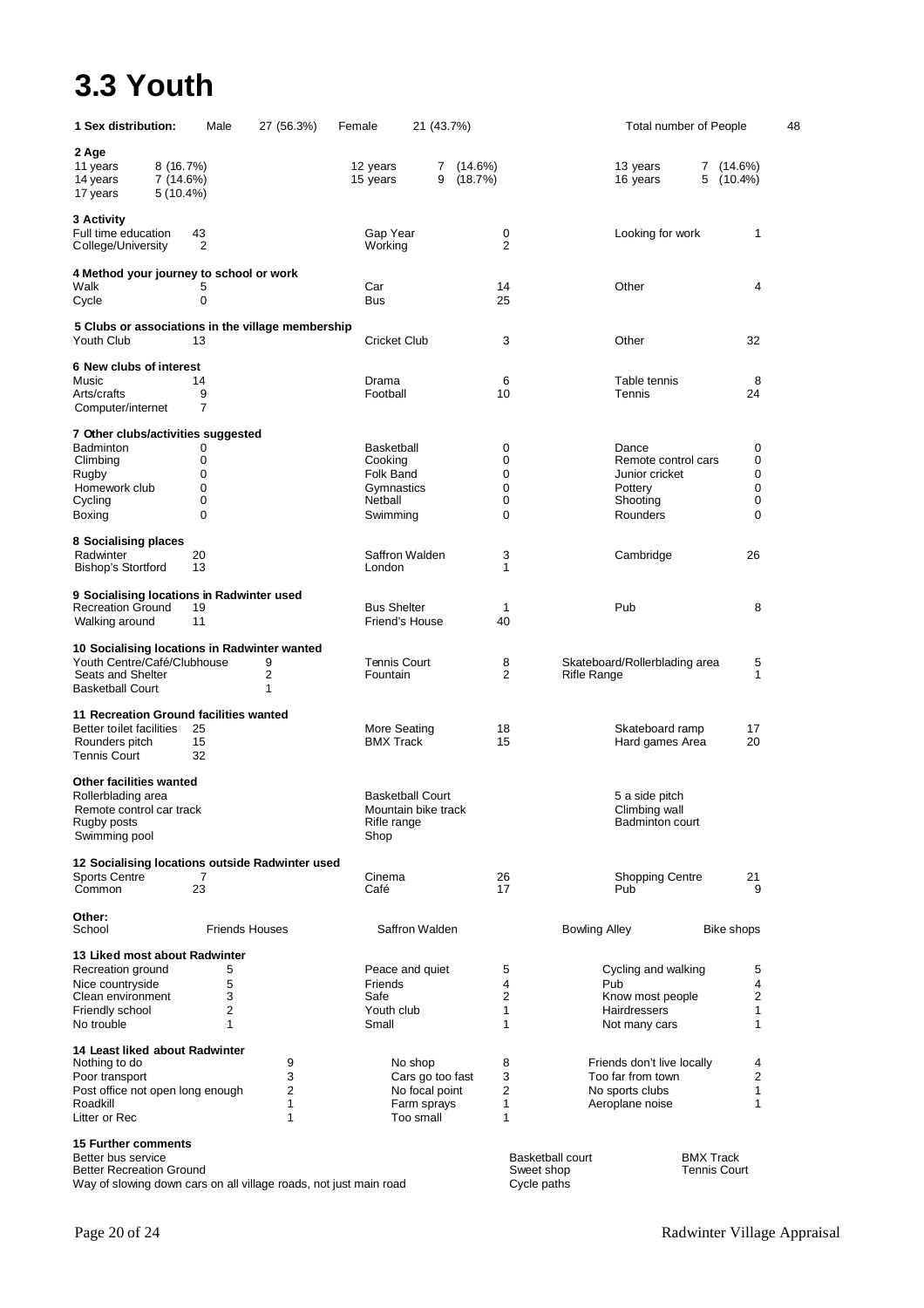## **3.4 Business**

**Number of Business Questionnaires returned 23**

| 1 Company details given                                                                                                                                                                                                                                                                |                                        |                                               |                                   |                   |                     |           |                |                |               |                                                        |   | 11 |
|----------------------------------------------------------------------------------------------------------------------------------------------------------------------------------------------------------------------------------------------------------------------------------------|----------------------------------------|-----------------------------------------------|-----------------------------------|-------------------|---------------------|-----------|----------------|----------------|---------------|--------------------------------------------------------|---|----|
| 2 Nature of business                                                                                                                                                                                                                                                                   |                                        |                                               |                                   |                   |                     |           |                |                |               | <b>Number replies</b>                                  |   | 28 |
| Retail                                                                                                                                                                                                                                                                                 | 3                                      |                                               | Agriculture                       |                   | 6                   |           |                |                |               | Service (e.g. Hairdressing)                            | 4 |    |
| Construction                                                                                                                                                                                                                                                                           | 3                                      |                                               | Leisure                           |                   | 1                   |           |                | Professional   |               |                                                        | 4 |    |
| Tourism                                                                                                                                                                                                                                                                                | 1                                      |                                               | Other                             |                   | 6                   |           |                |                |               |                                                        |   |    |
| 3 Time business has been in existence                                                                                                                                                                                                                                                  |                                        |                                               |                                   |                   |                     |           |                |                |               | <b>Number replies</b>                                  |   | 23 |
| Under 1 year                                                                                                                                                                                                                                                                           | 0                                      | $1 - 4$ years                                 |                                   |                   | 5                   |           |                |                | $5 - 9$ years |                                                        | 5 |    |
| 10 years or more                                                                                                                                                                                                                                                                       | 13                                     |                                               |                                   |                   |                     |           |                |                |               |                                                        |   |    |
| 4 Time business operated from present site                                                                                                                                                                                                                                             |                                        |                                               |                                   |                   |                     |           |                |                |               | <b>Number replies</b>                                  |   | 21 |
| Under 1 year<br>10 years or more                                                                                                                                                                                                                                                       | 0<br>$\overline{7}$                    | $1 - 4$ years                                 |                                   |                   | 8                   |           |                |                | $5 - 9$ years |                                                        | 6 |    |
| 5 Business located in                                                                                                                                                                                                                                                                  |                                        |                                               |                                   |                   |                     |           |                |                |               | <b>Number replies</b>                                  |   | 22 |
| Domestic premises 13                                                                                                                                                                                                                                                                   |                                        |                                               | Exclusively business site         |                   | 4                   |           |                |                |               | Other                                                  | 5 |    |
| 6 Site is:                                                                                                                                                                                                                                                                             |                                        |                                               |                                   |                   |                     |           |                |                |               | <b>Number replies</b>                                  |   | 19 |
| About the right size for your business                                                                                                                                                                                                                                                 |                                        | 15                                            |                                   | Too small         |                     | 4         |                |                |               | Too large                                              | 0 |    |
| 7 Currently seeking additional premises?                                                                                                                                                                                                                                               |                                        |                                               |                                   |                   |                     |           |                |                |               | <b>Number replies</b>                                  |   | 22 |
|                                                                                                                                                                                                                                                                                        |                                        |                                               | Yes                               | $\overline{2}$    |                     | No        | 20             |                |               |                                                        |   |    |
| 8 If YES where are you seeking premises?                                                                                                                                                                                                                                               |                                        |                                               |                                   |                   |                     |           |                |                |               | <b>Number replies</b>                                  |   | 2  |
|                                                                                                                                                                                                                                                                                        |                                        | In Radwinter                                  |                                   | 1                 |                     | Elsewhere | $\overline{1}$ |                |               |                                                        |   |    |
| 9 Number of people employed in Radwinter at present (Full time is 30 hours or more per week)<br>Appeared to be confusion in completing this. 2 indicated no gender, 2 said SOLE TRADER without filling in a box.<br>10 Is this more or fewer than you employed at this time last year? |                                        | Under 5<br>$5 - 10$<br>$11 - 20$<br>$21 - 50$ | Full-time<br>Male                 | 10<br>2<br>1<br>1 | Full-time<br>female | 3<br>2    | Part-time      | male<br>3<br>1 |               | Part-time<br>female<br>5<br>1<br><b>Number replies</b> |   | 21 |
| Same<br>18                                                                                                                                                                                                                                                                             |                                        | More<br>1                                     |                                   |                   | Fewer               |           | 0              |                |               | N/a                                                    | 2 |    |
| 11 Where your employees live                                                                                                                                                                                                                                                           |                                        |                                               |                                   |                   |                     |           |                |                |               | <b>Number replies</b>                                  |   | 35 |
| In Radwinter<br>19                                                                                                                                                                                                                                                                     | In CB10 postcode but outside Radwinter |                                               |                                   |                   | 2                   |           | Elsewhere      |                | 9             | N/a                                                    | 5 |    |
| 12 Have any of your employees left due to difficulties with                                                                                                                                                                                                                            |                                        |                                               | Yes                               |                   | No                  |           |                |                |               | Number replies 17                                      |   |    |
| Finding appropriate housing locally                                                                                                                                                                                                                                                    |                                        |                                               | 0                                 |                   |                     |           |                |                |               |                                                        |   |    |
| Transport to and from work                                                                                                                                                                                                                                                             |                                        |                                               | 1                                 |                   | 3<br>3              |           |                |                |               |                                                        |   |    |
| Other                                                                                                                                                                                                                                                                                  |                                        |                                               | 0                                 |                   | 2                   |           |                |                |               |                                                        |   |    |
| N/a                                                                                                                                                                                                                                                                                    |                                        |                                               |                                   | 8                 |                     |           |                |                |               |                                                        |   |    |
| 13 Employer with vacancies over past 12 months - problems filling them?                                                                                                                                                                                                                |                                        |                                               |                                   |                   |                     |           |                |                |               | <b>Number replies</b>                                  |   | 10 |
|                                                                                                                                                                                                                                                                                        | Yes<br>1                               | No                                            | 1                                 |                   |                     | N/a       | 8              |                |               |                                                        |   |    |
| 14 If a problem filling vacancies in the last 12 months, reason was                                                                                                                                                                                                                    |                                        |                                               |                                   |                   |                     |           |                |                |               | <b>Number replies</b>                                  |   | 10 |
| Lack of suitable applicants                                                                                                                                                                                                                                                            |                                        |                                               | Yes<br>1                          |                   | No                  |           |                |                |               |                                                        |   |    |
| Unsociable hours/shift work                                                                                                                                                                                                                                                            |                                        |                                               |                                   |                   |                     |           |                |                |               |                                                        |   |    |
| Transport                                                                                                                                                                                                                                                                              |                                        |                                               |                                   |                   |                     |           |                |                |               |                                                        |   |    |
| Other<br>N/a                                                                                                                                                                                                                                                                           |                                        |                                               | 1                                 | 8                 |                     |           |                |                |               |                                                        |   |    |
|                                                                                                                                                                                                                                                                                        |                                        |                                               |                                   |                   |                     |           |                |                |               |                                                        |   |    |
| 15 Do visitors, customers, suppliers or hauliers have difficulty finding you                                                                                                                                                                                                           | Yes<br>4                               | No                                            | 11                                |                   |                     | N/a       |                | 4              |               | <b>Number replies</b>                                  |   | 19 |
| How might this be improved?                                                                                                                                                                                                                                                            |                                        |                                               |                                   |                   |                     |           |                |                |               |                                                        |   |    |
| No need – remoteness is a virtue<br>Better road signage needed, more GPS for deliveries will help                                                                                                                                                                                      |                                        |                                               | No-one knows address unless local |                   |                     |           |                |                |               | Need more street name signs                            |   |    |

Need better knowledge of area – mine only property not signposted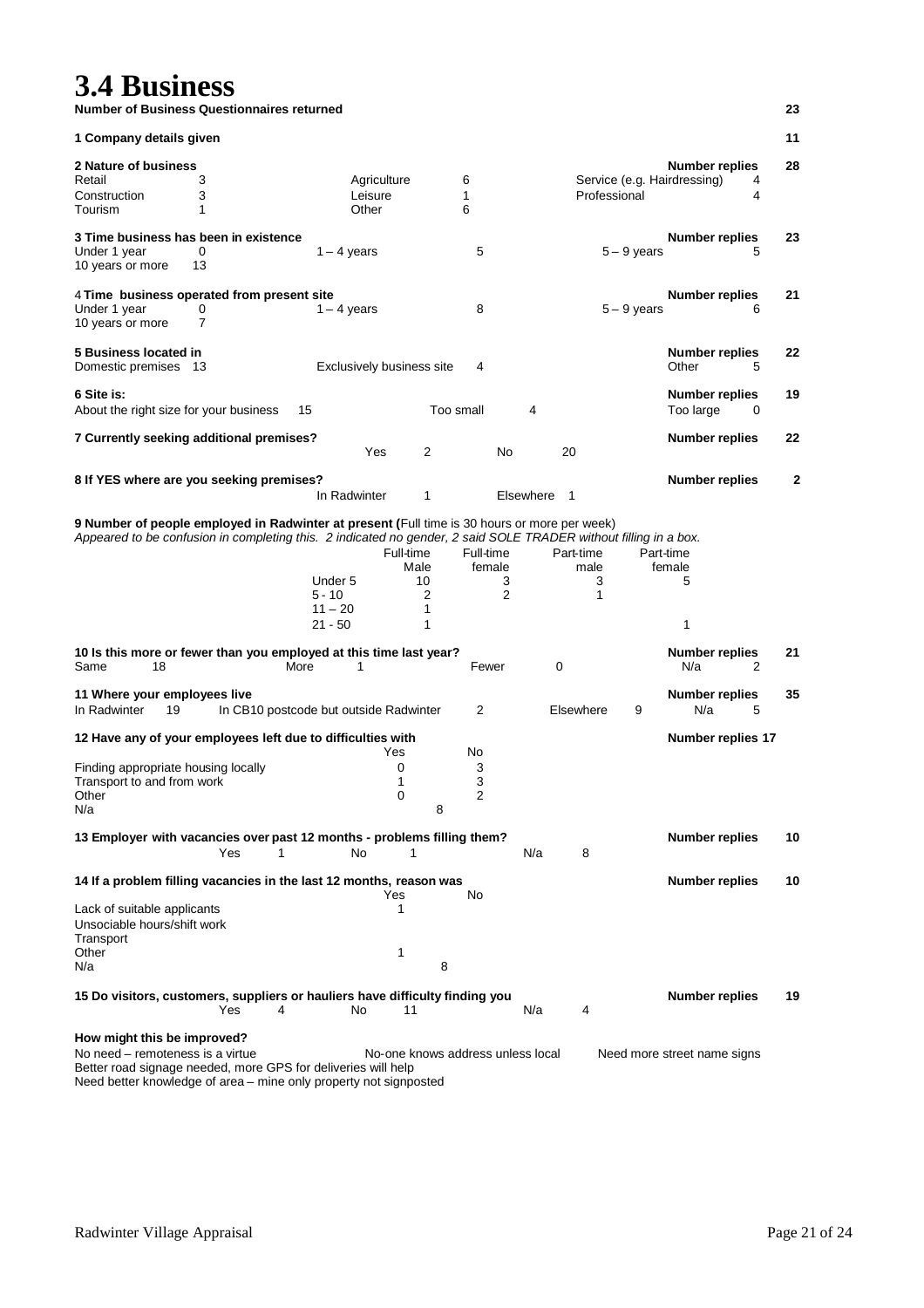| 16 Is the road system in Radwinter satisfactory from your perspective?                                                                                                                                                                                                                                                                                                                                                                                                                                                                                   |               |                            |                     |                         |                                     |                           |                                       |                                           |                                 | <b>Number replies</b> |                       | 21 |  |
|----------------------------------------------------------------------------------------------------------------------------------------------------------------------------------------------------------------------------------------------------------------------------------------------------------------------------------------------------------------------------------------------------------------------------------------------------------------------------------------------------------------------------------------------------------|---------------|----------------------------|---------------------|-------------------------|-------------------------------------|---------------------------|---------------------------------------|-------------------------------------------|---------------------------------|-----------------------|-----------------------|----|--|
| How might this be improved?<br>Want lights and bollards more in keeping with an arts & crafts village on crossroads                                                                                                                                                                                                                                                                                                                                                                                                                                      | Yes           | 16                         |                     | No.                     | 5                                   |                           |                                       |                                           |                                 |                       |                       |    |  |
| Need cul de sac sign at Stocking Green farm as have countless wrong deliveries<br>Too fast driving on too narrow roads – need more speed restrictions, not just main road                                                                                                                                                                                                                                                                                                                                                                                |               |                            |                     |                         |                                     |                           |                                       |                                           |                                 |                       |                       |    |  |
| Parking outside school is terrible, car park not used properly<br>Speed restrictions not used properly, drivers don't take notice of the give way sign                                                                                                                                                                                                                                                                                                                                                                                                   |               |                            |                     |                         |                                     |                           |                                       |                                           |                                 |                       |                       |    |  |
| Speed restrictions / traffic calming measures are ineffective                                                                                                                                                                                                                                                                                                                                                                                                                                                                                            |               |                            |                     |                         |                                     |                           |                                       |                                           |                                 |                       |                       |    |  |
| Badly designed and poorly implemented traffic calming, too many signs<br>Too much speeding                                                                                                                                                                                                                                                                                                                                                                                                                                                               |               |                            |                     |                         |                                     |                           |                                       |                                           |                                 |                       |                       |    |  |
| 17 Is the bus system serving Radwinter satisfactory from your perspective?                                                                                                                                                                                                                                                                                                                                                                                                                                                                               | Yes           | 11                         |                     | No                      | 4                                   |                           |                                       |                                           |                                 | <b>Number replies</b> |                       | 15 |  |
| How might this be improved?                                                                                                                                                                                                                                                                                                                                                                                                                                                                                                                              |               |                            |                     |                         |                                     |                           |                                       |                                           |                                 |                       |                       |    |  |
| Too infrequent (3 people)<br>Not regular through the day                                                                                                                                                                                                                                                                                                                                                                                                                                                                                                 |               |                            |                     |                         | Confined to main through route only |                           |                                       | Not enough go to towns eg Bury St Edmunds |                                 |                       |                       |    |  |
| 18 What has been the experience of your business of the following services?                                                                                                                                                                                                                                                                                                                                                                                                                                                                              |               |                            |                     |                         |                                     |                           |                                       |                                           |                                 |                       |                       |    |  |
| water supply                                                                                                                                                                                                                                                                                                                                                                                                                                                                                                                                             |               | good<br>7 (35%)            |                     | satisfactory<br>6 (30%) |                                     | unsatisfactory<br>4 (20%) |                                       | don't use/haven't used service            | $(10\%)$<br>2                   | 1                     | not available<br>(5%) |    |  |
| electricity supply                                                                                                                                                                                                                                                                                                                                                                                                                                                                                                                                       | 4             | (20%)                      | 10                  | $(50\%)$                | 4                                   | (20%)                     |                                       | 1                                         | (5%)                            | 1                     | (5%)                  |    |  |
| sewage/foul water drains                                                                                                                                                                                                                                                                                                                                                                                                                                                                                                                                 | 5             | (26%)                      | 5                   | (26%)                   | 2                                   | $(11\%)$                  |                                       |                                           | 3<br>(16%)                      | 4                     | (21%)                 |    |  |
| Surface water drainage                                                                                                                                                                                                                                                                                                                                                                                                                                                                                                                                   | 3             | (16%)                      | 8                   | (42%)                   | 3                                   | (16%)                     |                                       |                                           | 3<br>$(11\%)$                   | 2                     | $(11\%)$              |    |  |
| postal service                                                                                                                                                                                                                                                                                                                                                                                                                                                                                                                                           | 7             | (37%)                      | 9                   | (47%)                   | 2                                   | $(11\%)$                  |                                       |                                           | (5%)<br>1                       | 0                     |                       |    |  |
| courier services                                                                                                                                                                                                                                                                                                                                                                                                                                                                                                                                         | 9             | (47%)                      | 5                   | (26%)                   | 0                                   |                           |                                       | 5                                         | (26%)                           | 0                     |                       |    |  |
| telephone                                                                                                                                                                                                                                                                                                                                                                                                                                                                                                                                                | 6             | (32%)                      | 9                   | (47%)                   | 3                                   | (16%)                     |                                       | 0                                         |                                 | 1                     | (5%)                  |    |  |
| connection to internet                                                                                                                                                                                                                                                                                                                                                                                                                                                                                                                                   | 2             | $(11\%)$                   |                     | 10 (53%)                | 6                                   | (32%)                     |                                       | 1                                         | (5%)                            | 0                     |                       |    |  |
| rubbish disposal<br>emergency services                                                                                                                                                                                                                                                                                                                                                                                                                                                                                                                   | 11<br>5       | (55%)<br>(26%)             | $7\phantom{.}$<br>5 | (35%)<br>(26%)          | 0<br>1                              | (5%)                      |                                       | 1                                         | (5%)<br>$\overline{7}$<br>(37%) | 1<br>1                | (5%)<br>(5%)          |    |  |
| 19 Do you entertain visitors, customers or suppliers at local pubs/restaurants?                                                                                                                                                                                                                                                                                                                                                                                                                                                                          |               |                            |                     |                         |                                     |                           |                                       |                                           |                                 | <b>Number replies</b> |                       | 22 |  |
|                                                                                                                                                                                                                                                                                                                                                                                                                                                                                                                                                          | Yes           | 9                          |                     | No                      | 13                                  |                           |                                       |                                           |                                 |                       |                       |    |  |
| If yes, do you use The Plough?                                                                                                                                                                                                                                                                                                                                                                                                                                                                                                                           | Yes           | 8                          |                     | No                      | 3                                   |                           |                                       |                                           |                                 | <b>Number replies</b> |                       | 11 |  |
| Why if no?                                                                                                                                                                                                                                                                                                                                                                                                                                                                                                                                               |               |                            |                     |                         |                                     |                           |                                       |                                           |                                 |                       |                       |    |  |
| Don't like set up: prefer Blue Bell / Rose & Crown<br>Bad experience years ago, still have the perception that it's not suitable for business entertainment                                                                                                                                                                                                                                                                                                                                                                                              |               |                            |                     |                         |                                     |                           |                                       | Don't drink – may visit 2 x 2 a year      |                                 |                       |                       |    |  |
| 20 Does Radwinter location restrict access to electronic communication?                                                                                                                                                                                                                                                                                                                                                                                                                                                                                  |               |                            |                     |                         |                                     |                           |                                       |                                           |                                 | <b>Number replies</b> |                       | 20 |  |
|                                                                                                                                                                                                                                                                                                                                                                                                                                                                                                                                                          | Yes           | 6                          |                     | No                      | 13                                  |                           | Don't understand Q                    |                                           | 1                               |                       |                       |    |  |
| 21 Do you have                                                                                                                                                                                                                                                                                                                                                                                                                                                                                                                                           | Yes           |                            |                     | No                      |                                     |                           |                                       |                                           |                                 | <b>Number replies</b> |                       | 22 |  |
| an email address                                                                                                                                                                                                                                                                                                                                                                                                                                                                                                                                         | 15            |                            |                     | 7                       |                                     |                           |                                       |                                           |                                 |                       |                       |    |  |
| a web site                                                                                                                                                                                                                                                                                                                                                                                                                                                                                                                                               | 5             |                            |                     | 16                      |                                     |                           |                                       |                                           |                                 |                       |                       |    |  |
| 22 Are there any additional facilities that you would like to see in Radwinter, or suggestions you have that would assist your business<br>The Parish Council need to maintain their pro-active stance for small businesses. My most difficult experience<br>was trying to obtain suitable accommodation when I outgrew my "living room desk". Positive help with planning<br>applications for new workshops or converted barns/chapels would be good to counter ill-informed guesses at<br>one's intentions!<br>Pleased that broadband is now available |               |                            |                     |                         |                                     |                           | Would like bigger broadband bandwidth |                                           |                                 |                       |                       |    |  |
| Earlier postal deliveries – currently from 11am-1pm (dep on postman on duty).<br>Longer opening hours from Radwinter Post Office                                                                                                                                                                                                                                                                                                                                                                                                                         |               |                            |                     |                         |                                     |                           |                                       |                                           |                                 |                       |                       |    |  |
| 23 Should the following be encouraged in and around Radwinter?                                                                                                                                                                                                                                                                                                                                                                                                                                                                                           |               | strongly in favour         |                     |                         | in favour                           |                           | no strong opinion                     | have reservations                         |                                 | strongly against      |                       |    |  |
| tourism development                                                                                                                                                                                                                                                                                                                                                                                                                                                                                                                                      |               |                            | 3(17%)              | 5 (28%)                 |                                     |                           | 6(33%)                                |                                           | $2(11\%)$                       |                       | 2(11%)                |    |  |
| small business development                                                                                                                                                                                                                                                                                                                                                                                                                                                                                                                               |               | 3                          | (16%)               | 9(47%)                  |                                     | 5                         | (26%)                                 | 0                                         |                                 | 2                     | $(11\%)$              |    |  |
| small scale industrial workshops<br>more housing                                                                                                                                                                                                                                                                                                                                                                                                                                                                                                         |               | 1<br>4                     | (6%)<br>(21%)       | 5<br>6                  | (28%)<br>(32%)                      | 6<br>1                    | (33%)<br>(5%)                         | 4<br>5                                    | (22%)<br>(26%)                  | 2<br>3                | $(11\%)$<br>(16%)     |    |  |
| 24 Has help, advice or permission from the Parish Council helpful?                                                                                                                                                                                                                                                                                                                                                                                                                                                                                       |               |                            |                     |                         |                                     |                           |                                       |                                           |                                 | <b>Number replies</b> |                       | 19 |  |
| always                                                                                                                                                                                                                                                                                                                                                                                                                                                                                                                                                   | 2             |                            |                     | sometimes               |                                     | 2                         |                                       | rarely                                    | 1                               |                       |                       |    |  |
| never                                                                                                                                                                                                                                                                                                                                                                                                                                                                                                                                                    | 1             |                            |                     | not applicable          |                                     | 13                        |                                       |                                           |                                 |                       |                       |    |  |
| 25 Would you be interested in being listed in a directory of village businesses?                                                                                                                                                                                                                                                                                                                                                                                                                                                                         |               |                            |                     |                         | Yes                                 |                           | No.                                   |                                           |                                 | <b>Number replies</b> |                       | 22 |  |
|                                                                                                                                                                                                                                                                                                                                                                                                                                                                                                                                                          | on a web site |                            |                     |                         | 13                                  |                           | 9                                     |                                           |                                 |                       |                       |    |  |
|                                                                                                                                                                                                                                                                                                                                                                                                                                                                                                                                                          | in a brochure | on a suitable notice board |                     |                         | 10<br>11                            |                           | 11<br>10                              |                                           |                                 |                       |                       |    |  |
|                                                                                                                                                                                                                                                                                                                                                                                                                                                                                                                                                          |               |                            |                     |                         |                                     |                           |                                       |                                           |                                 |                       |                       |    |  |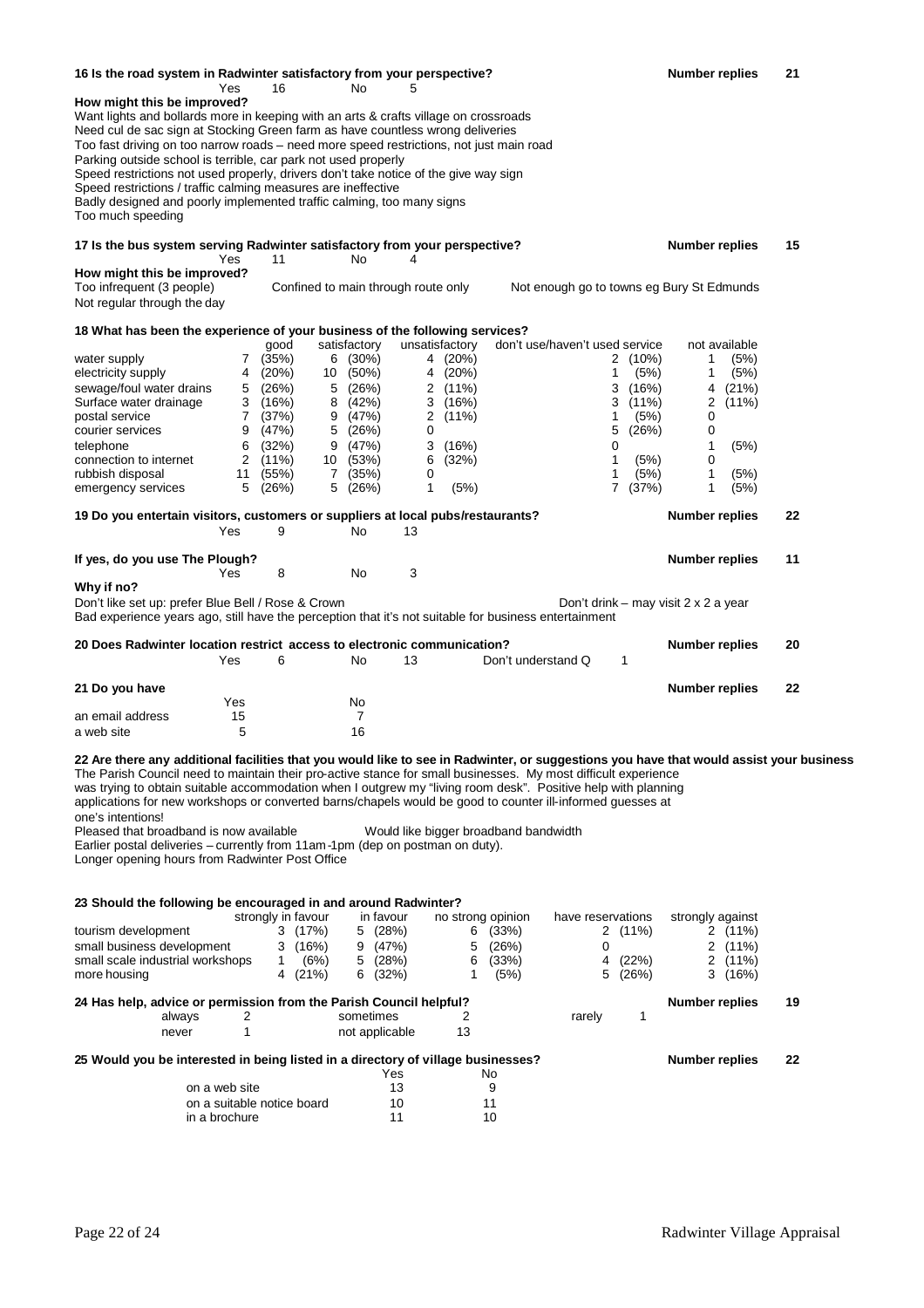# **4 Acknowledgements**

Many people have contributed towards the production of this Appraisal. Thank you all.

They included the 454 people of Radwinter who completed Household/Personal questionnaires, 48 who completed Youth questionnaires and 23 who completed Business questionnaires.

### **The steering group was:**

Sue Bright, Chairman Viv Anderson David Bacon Joe Bacon, Deputy Chairman James Briggs, Secretary Helen Brown, Parish Councilor David Richardson, Treasurer Wendy Graves

Marion Gillon Julie Haines Richard Hull MB Parker Tim Pratt Eric Rust

Joan Simpson David Smith, Parish Councilor Michael Southgate Martin Stocks Sue Taylor Robert and Suzanne Walker

Helpful discussions were held with the Rural Community Council of Essex (RCCE): Carole Ware Fieldworker - to 10<sup>th</sup> December 2005 Chris Hobbs Fieldworker - from 23rd January 2006

### **The Questionnaires were prepared and data tallied by:**

Dave Smith assisted by: Household preparation – Sue Bright, James Briggs Household tally – Sue Taylor, David Mann, Richard Hull, Sue Bright, James Briggs Youth – Richard Hull, Julie Haines Business – Wendy Graves, Helen Brown

### **The Questionnaires were distributed and collected by:**

Joe Bacon assisted by Marion Gillon and Joan Simpson

### **The editorial group was:**

Julie Haines, Wendy Graves, Sue Bright and James Briggs